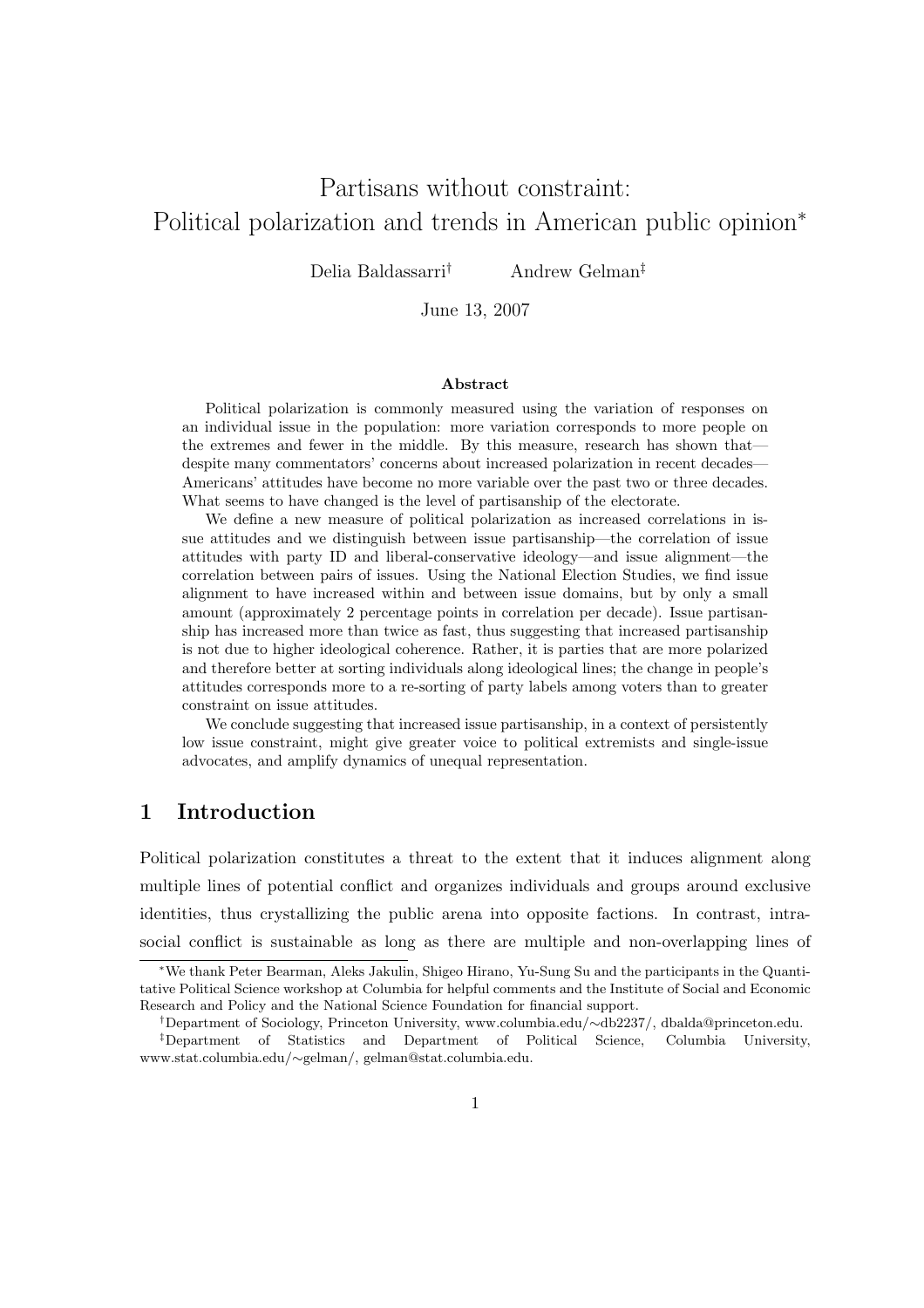disagreement. Starting from these premises, we address the current debate on public opinion polarization by considering the multifaceted set of political identities and preferences that people have. We argue that polarization has to be conceived not only as a phenomenon of opinion radicalization, but also as a process of ideological division and preference alignment in which people line up along multiple dimensions.

Analytically, it can be shown that people's ideological distance and thus polarization depends not only on the level of radicalization of their opinions but also on the extent to which such opinions are correlated with each other—their "constraint" in the language of Converse (1964). Nonetheless, the study of public opinion polarization has been mostly oriented at capturing the radicalization of people's opinion on single issues (looking at the variation of responses on an individual issue in the population, where more variation corresponds to more people on the extremes and fewer in the middle), while aspects concerning with the coherence—"tightness"—of people's opinions were generally overlooked. In contrast, in this paper we focus on the level of constraint of people's partisanships and political preferences and how it has changed over time.

There is virtually full agreement among scholars on the fact that political parties and politicians, in recent decades, have become more ideological and likely to take extreme positions on certain political issues (McCarty, Poole, and Rosenthal 2006). While this seems to have occurred for reasons that have little to do with parties and candidates' constituency consider the incumbency advantage, realignment of the south, and demographic changes in the party elite—many observers have concluded that a similar polarization process has extended to the public opinion at large. In contrast, scholarly research on mass opinion polarization offers a more complex view. Scholars have shown that, over the last forty years, American public opinion has remained stable or become even more moderate on a large set of political issues, while people have assumed more extreme positions only on some specific, hot issues, such as abortion, sexual morality and, lately, the war in Iraq (DiMaggio et al. 1996; Evans 2003; Fiorina et al. 2005; Shapiro and Bloch-Elkon 2006). More systematic polarization appears in mass partisanship: those who are politically active, or identify themselves with a party or ideology, tend to have more extreme positions than the rest of the population. Moreover, the relation between party identification (or liberal-conservative ideology) and voting behavior has reached its highest level in the last fifty years, after the era of partisan dealignment of the 1960s and 1970s (Heterington 2001; Bartels 2000; Bafumi 2004).

For those scholars according to whom political polarization must imply a divergence of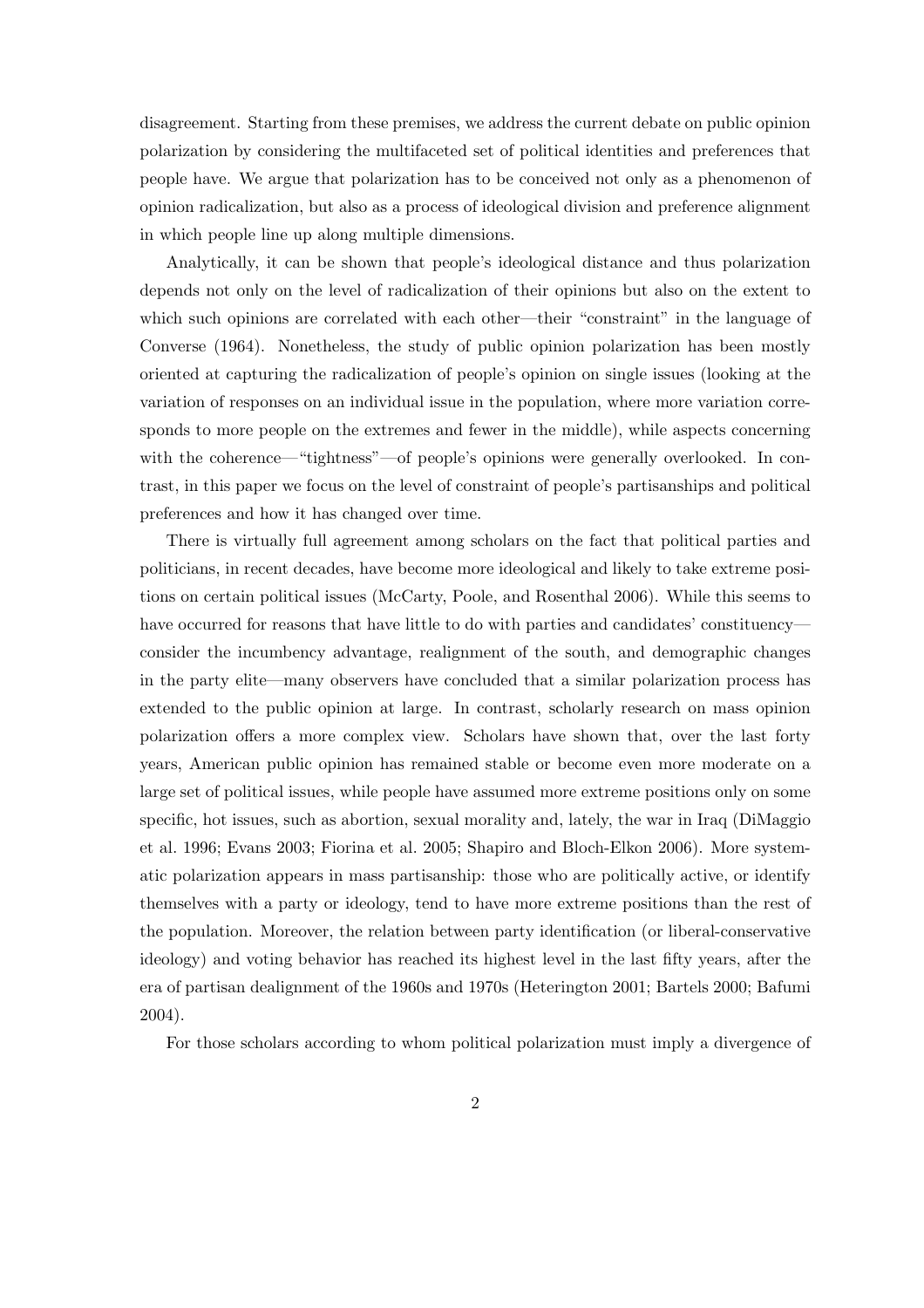public opinion on a broad set of issues (DiMaggio et al. 1996) and reflect a consistent set of alternative beliefs (Fiorina 2005), American public opinion is not polarized: there is evidence of attitude polarization only on a few issues, and because people are ambivalent in their preferences. Conversely, for those that think polarization is in place when broad ideological or partisan dividing lines exist, even though public opinion polarizes only on certain issues, the American public opinion is polarized (Kohut et al. 2000; Green, Palmquist and Schickler 2002; Greenberg 2004; Mayer 2004; Abramowitz and Saunders 2005; Bafumi and Shapiro 2007).

In general, with respect to the polarization of the general public, two different explanations can be advanced: one hypothesis is that citizens are changing, becoming more coherent in their political preferences over time; the other is that it is parties that are becoming more extreme, not people. The substantive contribution of our analysis is to offer support for the latter hypothesis by showing that increased issue partisanship is not due to higher ideological coherence. Rather, as suggested by Fiorina et al. (2005), it is mostly due to the fact that parties are more polarized and therefore are doing a better job at sorting individuals along ideological lines. Individuals themselves have not moved; simply they now (correctly) perceive parties as being more radical, and they split accordingly.

We distinguish between issue partisanship and issue alignment, and we describe these two trends separately. We find that issue partisanship has increased, whereas there is little evidence of a similar growth in issue alignment. While Americans have become more coherent in matching their issue preferences with their party and ideology, the level of internal coherence between issues has remained essentially stable—and low. We cannot exclude that, by time elapses, people may also change their opinions in order to increase their internal coherence, although there is little evidence that this is occurring in the American public.

#### 1.1 Outline

The paper unfolds as follows: first, we summarize the current debate on elite and public opinion polarization and outline our hypotheses about the trends in issue partisanship and issue alignment. Second, we claim that the coherence of people's beliefs systems is a relevant aspect when discussing ideological polarization and we support our argument by showing using a simple theoretical model that variation in the level of correlation of political preferences induce variations in the overall ideological distance between people.

We then present our method and data. We analyze data from the National Election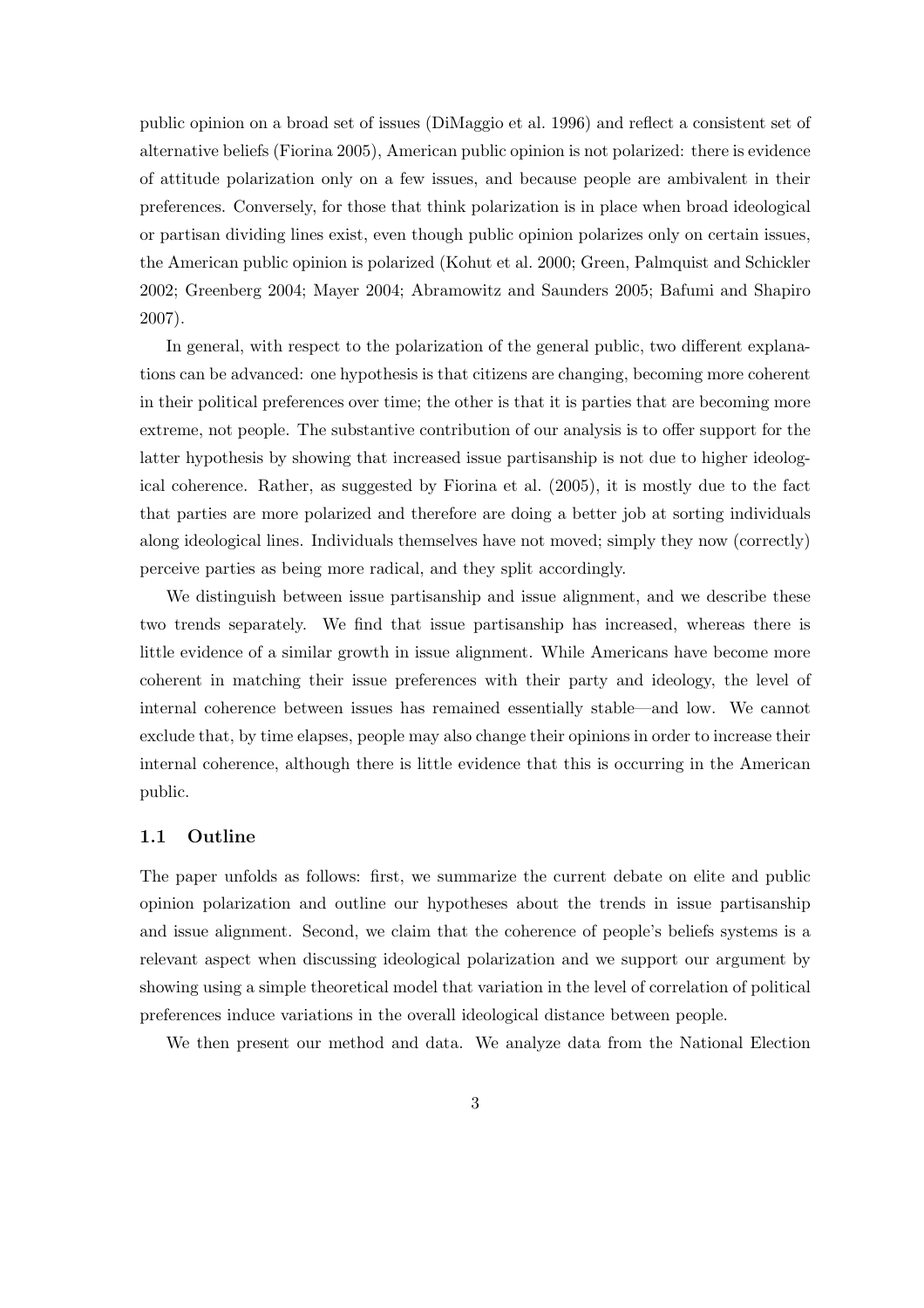Studies cumulative dataset (1972–2004) modeling the trend of bivariate correlations of issues with party identification or ideology (as measures of issue partisanship), and correlations between pairs of issues (as measure of issue alignment). Results are reported in three sections: The first section focuses on issue partisanship and suggests that citizens' opinion on some issues—especially, but not exclusively, moral issues—have become substantially more correlated with party identity and the liberal-conservative ideology over time. In the second part we turn to issue alignment and we show that there is no comparable increase in the correlation between issues. Moreover, we do not observe increasing correlation between issue domains and therefore conclude that there is no evidence of issue alignment in the mass public. In the third part we look at trends in issue partisanship and issue alignment within population subgroups. This allows us to conclude that political activists, southerners or churchgoers have experienced patterns of issue partisanship and alignment similar to those observed in the rest of the population. Only the politically sophisticated, and, more interesting, the wealthier show a faster growth in trends of issue partisanship and alignment.

In the discussion we focus on the meaning of these opinion changes and on their consequences on the political process. We argue that increased issue partisanship, in a context of persistently low issue constraint, will give greater voice to political extremists and singleissue advocates, and amplify dynamics of unequal representation. We conclude inviting a reconsideration of the traditional liberal-pluralistic account of American politics.

# 2 The debate over political polarization

In the early 1970s, political scientists and journalists started writing books with titles such as "The Party's Over" (Broder 1972), worrying about the diminished importance of political organizations in American life, and expressing concern with a more shallow mass-media presentation of politics in books such as "The Selling of the President" (McGinniss 1970). Why was this such a bad thing? For one thing, political scientists and journalists were more likely to be Democrats than Republicans—as was true of Americans in general at that time. But these Americans persisted in voting Republican in presidential elections—most notably in 1972, but also recall that 1660, 1968, and 1974 were essentially ties, so that in fact 1964 was the only one of the ten presidential elections between 1950 and 1990 where the Democrats won a decisive victory. Theories of divided government and balancing aside, this would be disturbing to someone who saw the Democrats as the natural majority party, hence the concern about the decline of party influence.

Flash-forward to the late 1990s and beyond; political scientists and journalists are now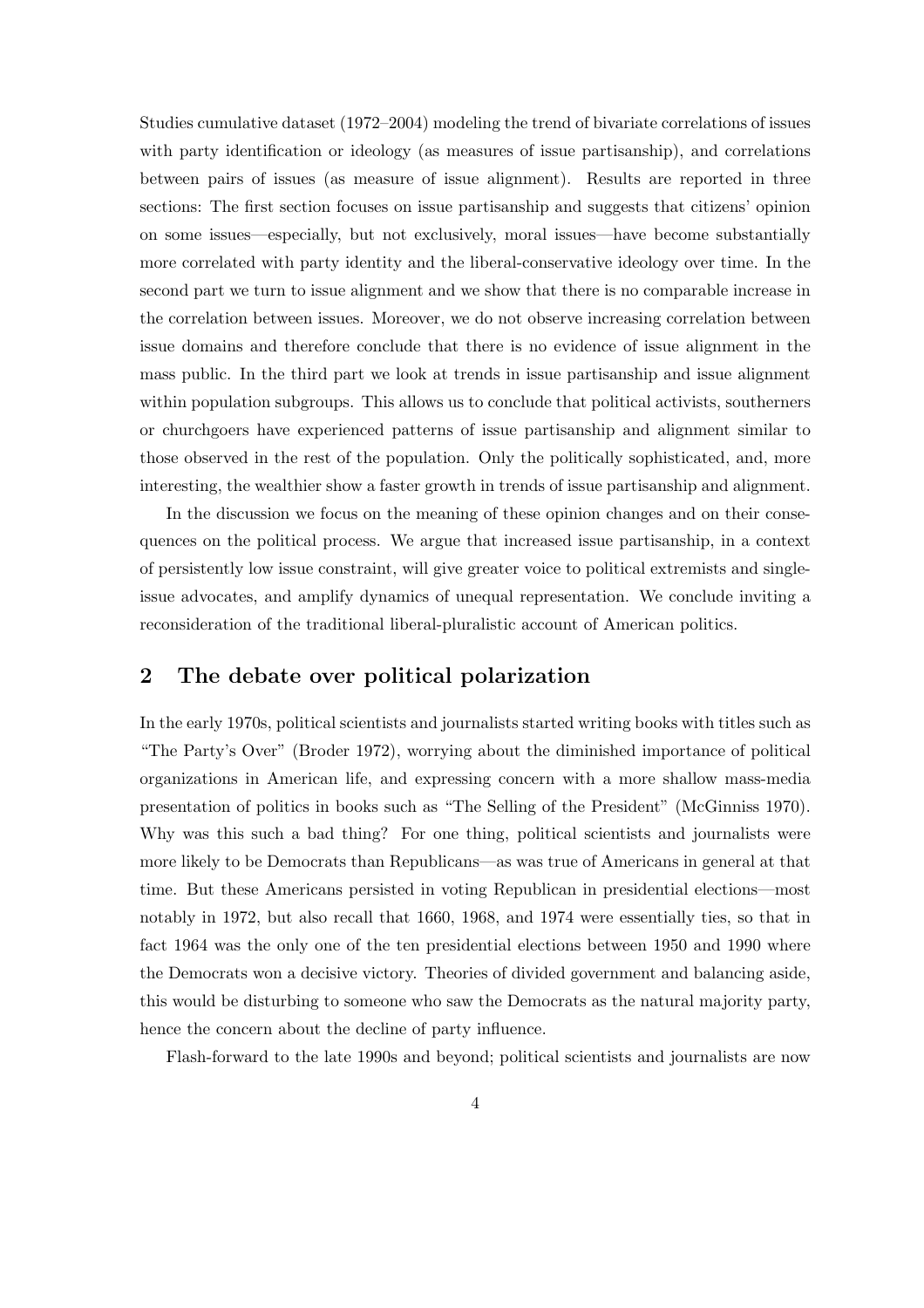bemoaning the increase in political polarization. Why is polarization such a bad thing? Again, political scientists and journalists are more likely to be Democrats. They have noticed that Americans tend to agree with the Democrats more than Republicans on the most important issues (Stimson 2004) but still persist in voting for Republicans. What is going on? Political polarization is a possible culprit: with more Americans identifying with the "conservative" than the "liberal" label, perhaps they are voting for Republicans out of an ideological consistency that is not actually in accordance with their issue positions.

The above stories are not meant as a dismissal of the concerns of declining parties or of polarization but rather as an attempt to put them into some historical context. Moreover, it is not necessary to buy our explanation to agree with the observation that scholars have often been uneasy with the (real or apparent) incongruence of mass opinion on matters of partisanship and issue preferences. The ongoing debate on the recent trend of polarization is no exception.

Political polarization is not a novelty in American politics. According to Brady and Han's historical analysis (2006), polarization has been the historical norm. What is distinctive of the present pattern is a neat division between elite and mass polarization.<sup>1</sup> There is in fact ample evidence of polarization in the party-in-government and party-as-organizations to use the classical categories of V.O. Key—but there remains a veil of ambiguity (despite a decade of research) with respect to the opinion in the electorate.

## 2.1 Polarization of party elites

The polarization of the political parties—documented by Poole and Rosenthal's extensive analysis of congressional roll call voting (2007; see also Rohde 1991; Aldrich 1996)—started in the 1970s, mostly as a consequence of the realignment of the south. Moderate Democrats retired or were defeated, and new Democratic congressmembers were more liberal, thus diminishing the divisions between northern and southern Democrats in congress. Similarly, exiting moderate Republicans started to be replaced by a new cohort of socially conservative Republicans, mostly from the south, and this process had speed up in the early 1990s (Wilcox 1995; Jacobson 2005). The declining bipartisanship of the national elite was well reflected in the political issues at stake in this period, from Ronald Reagan's economic and social program, to the socially conservative program and confrontational strategy that

<sup>&</sup>lt;sup>1</sup>For Brady and Han  $(2006)$ , such disconnect is due to a lag in the nationalization of congressional elections. Namely, polarization in presidential elections has increased starting from the mid-1960s while congressional elections have resisted such polarizing trend and cross-party vote has persisted till the beginning of the 1990s.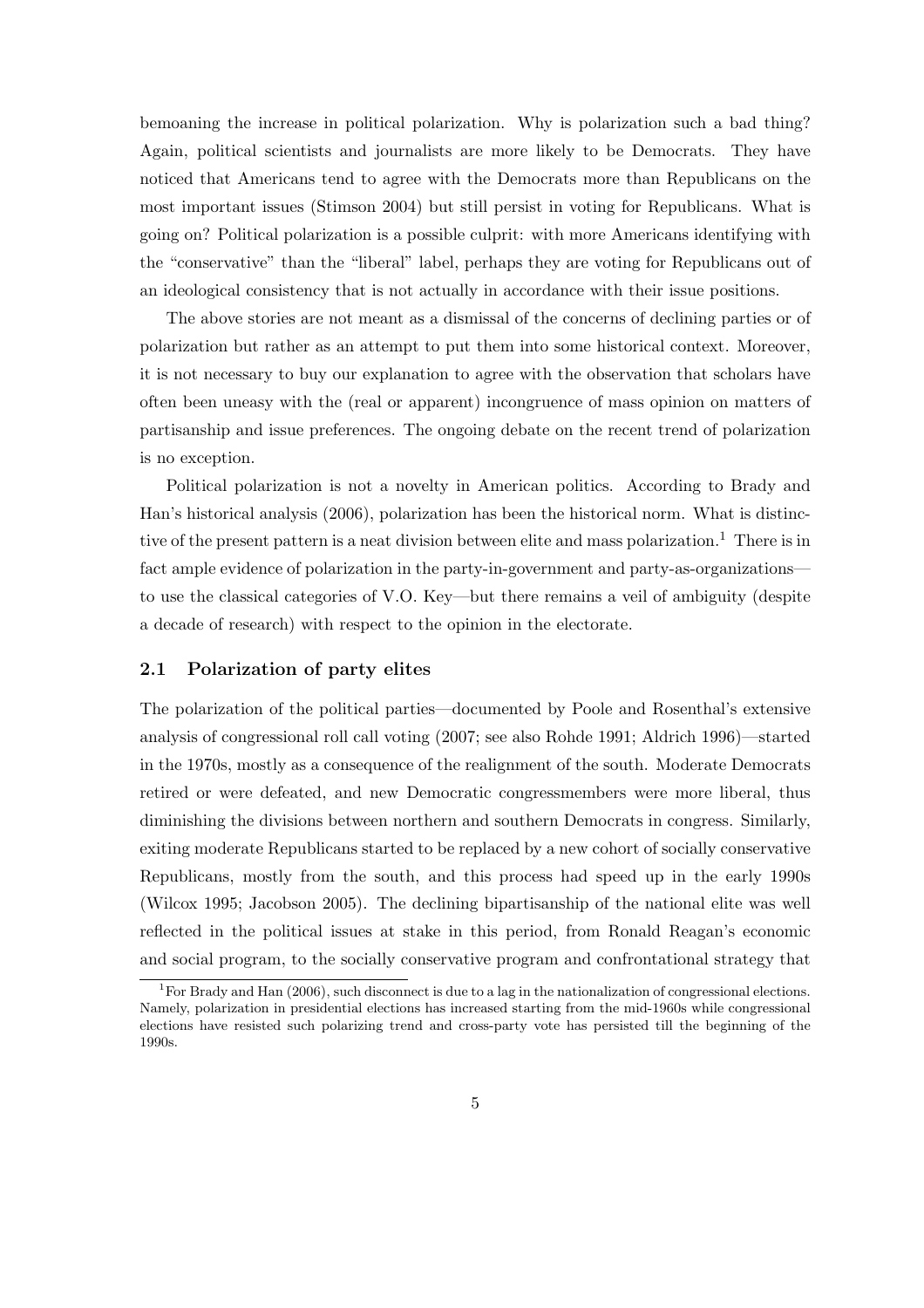characterized the Republican Party in the early 1990s, to Bill Clinton's liberal policies on matters of homosexual rights, abortion, upper-class taxation, and public health insurance (Trubowitz and Mellow 2005).

The polarization of the party leadership has translated into the polarization of party activists (Stone and Rapoport 1994; Saunders and Abramowitz 2004) both through mechanisms of persuasion and mechanisms of selective recruitment/derecruitment. The more political leaders "emphasize ideological appeals, the more likely that party will be to attract ideologically motivated activists. The involvement of these ideologically motivated activists may, in turn, reinforce ideological extremism among party leaders" (Saunders and Abramowitz 2004:287).

In addition, the growth, starting from the 1970s, of single-issue-based interest groups and activists has had a radicalizing effect on party's primaries and legislative behavior in Congress (Brady and Han 2006). In sum, Democratic leaders and activists became more liberal and Republican members more conservative.

It does not come as a surprise therefore that, after a period of decline in the importance of party identification and ideology, partisan loyalties have started to count more, to the point that, in the middle of the 1990s, their impact on voting behavior reached its highest value in at least fifty years (Abramowitz and Saunders 1998, Bartels 2000; Hetherington 2001; Bafumi 2004). Nonetheless, the fact that self identified Republicans (or Conservatives) are more likely to vote for the Republican Party today than they were thirty years ago—and the same applies to Democrats—should not be interpreted per se as a sign of public opinion polarization. Simply, "elite polarization has clarified public perceptions of the parties' ideological differences" (Heterington 2001:619) and therefore "the public may increasingly come to develop and apply partisan predispositions" (Bartels 2000:44). To what extent increased mass partisanship has brought about (or is related to) public opinion polarization—and to what extent individuals' partisanship conforms with their issue preferences—is still object of discussion.

#### 2.2 Public opinion polarization

The debate among scholars on the level of American public opinion polarization has grown along with a certain ambiguity on what does mass opinion polarization really mean and how should it be empirically defined.

One can simply look at the distribution of political attitudes across all Americans. If there is polarization, we then expect to observe a change in the shape of the opinion distri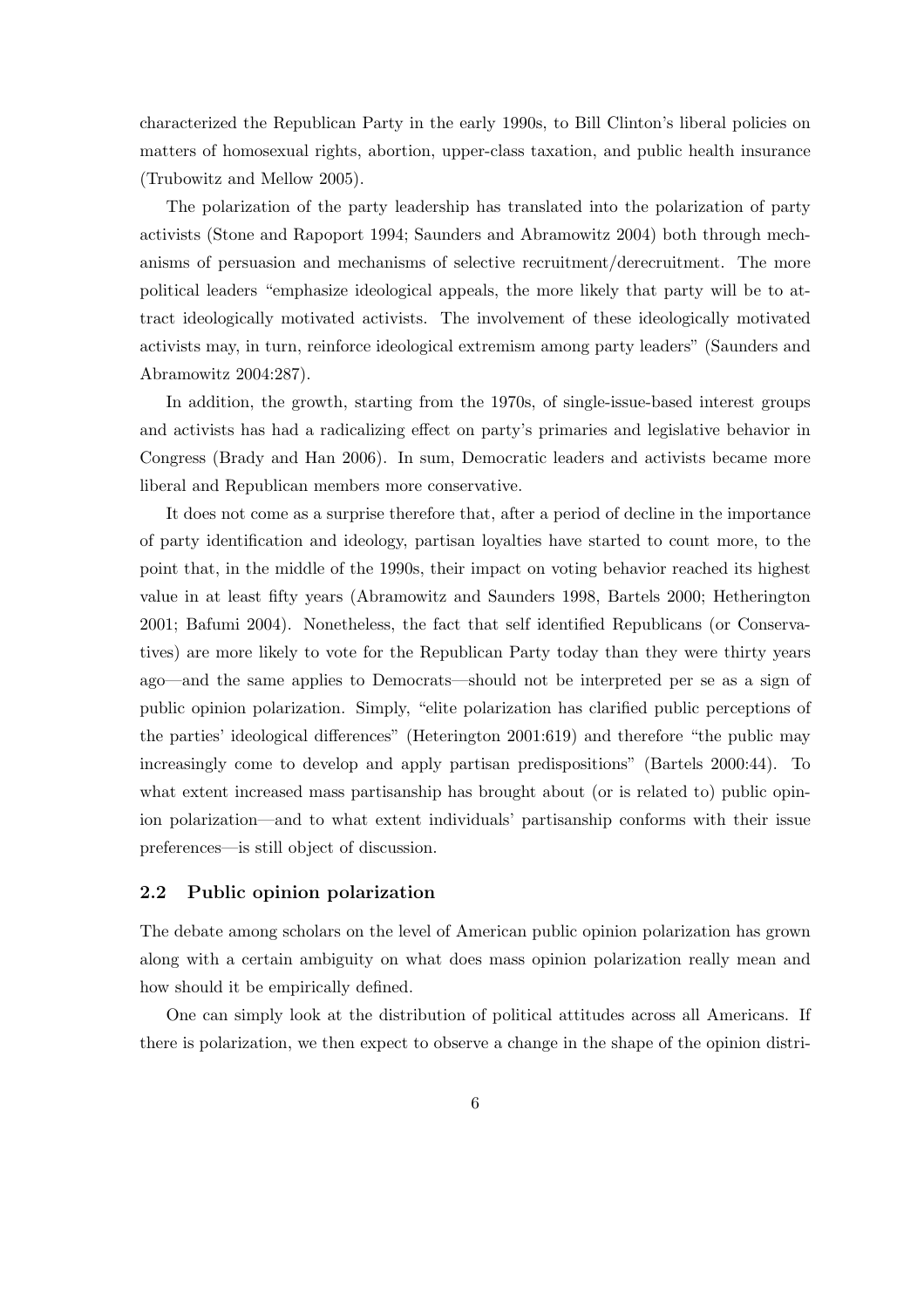bution and possibly a change from a unimodal to a flat or bimodal distribution. DiMaggio and his collaborators (1996), looking at the population as a whole, have documented a general trend toward consensus on racial, gender and crime issues, stability on numerous others, and evidence of polarization only on abortion, attitudes toward the poor, and more recently, on sexual morality (Evans 2003).

But one might want to track changes between subgroups of the population, distinguishing people along sociodemographic lines. Accordingly, DiMaggio et al. (1996) looked at the level of opinion disagreement between subgroups by comparing different categories of respondents. Results suggest that evidence of inter-group polarization is scarce. With respect to age, gender, education, region, and religious affiliation, they observe stability or even instances of depolarization. Fiorina and his collaborators reach more or less the same conclusions. In contrast, Abramowitz and Saunders (2005) suggest that the mass public is deeply divided between red states and blue states, and between churchgoers and secular voters.

Alternatively, one can look for changes in the distance between partisans subgroups, distinguishing people along ideological lines. In this case, there is clear evidence of polarization between self-identified liberals and conservatives, party affiliated and political activists (Fiorina et al. 2005; Abramowitz and Saunders 2005). Bafumi and Shapiro (2007), analyzing the trend in the mean position of Democrats and Republicans and liberals and conservatives for a large set of political issues, have found that partisans and ideologues are increasingly more divided not only on issues like abortion, homosexuality and the role of religion, but also on issues of race and civil rights, thus concluding that the "new American voter" is an increasingly polarized one (2007). Similarly, Layman and Carsey (2002) have found that attitude constraint between social welfare and moral issues has increased among party identifiers.

In general, differences among scholars' analyses concern which social or partisan categories (class, ethnicity, religious affiliation, party identification etc.) are relevant to the hypothesis of increasing social division, and which dimension public opinion is expected to split around—polarization might be confined to people's attitudes on specific issues or instead spread across a broad set of issues or a comprehensive measure of ideology. It is the way in which these two aspects were combined, that has leaded to contrasting—if not alternative—conclusions.

When scholars focus on the population as a whole or on different social groups (thus slicing the population along socioeconomic lines), they find evidence of polarization only on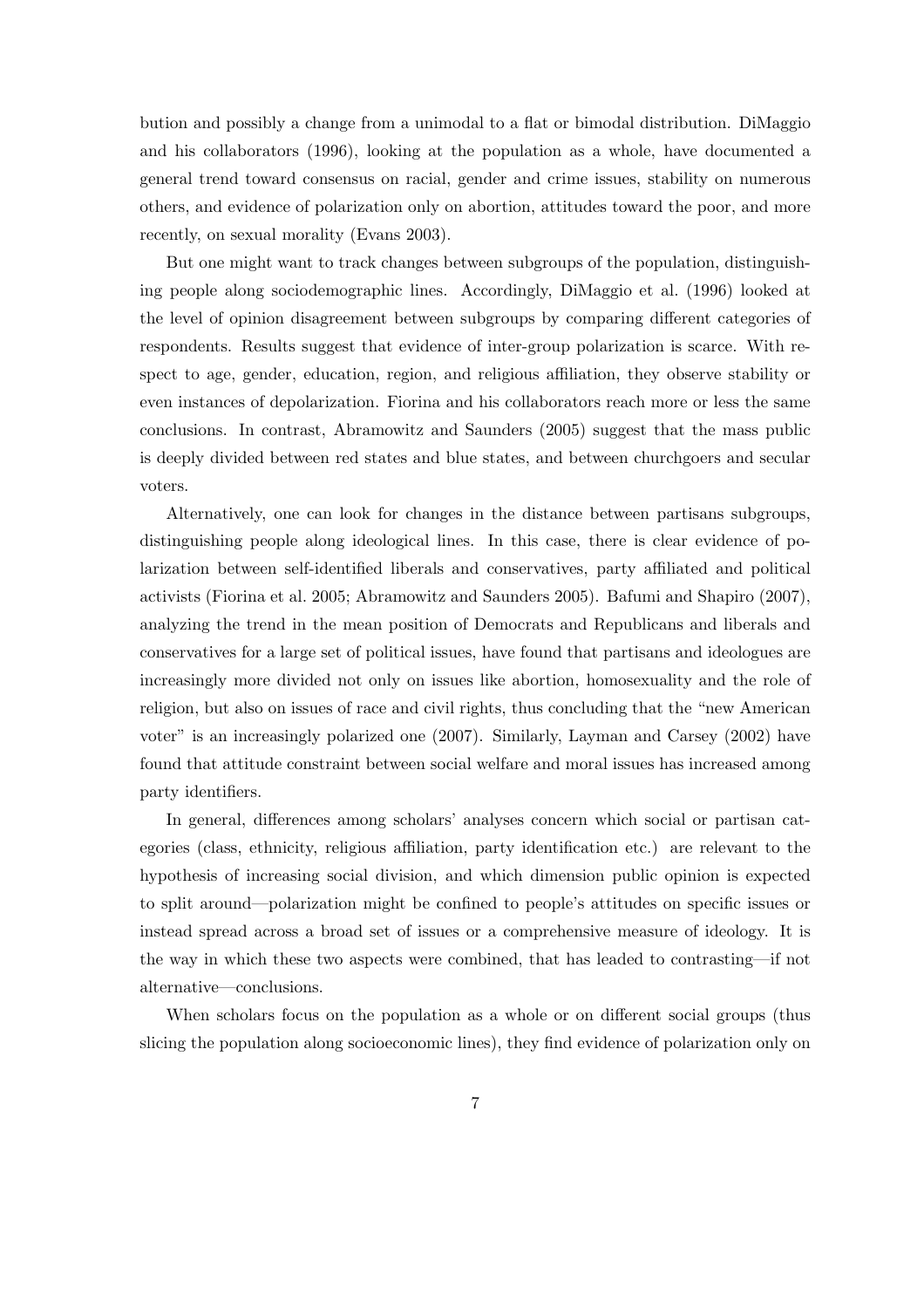few political attitudes, which has led them to conclude that, in general, American citizens are uncertain and ambivalent, and therefore more likely to take central positions than extreme positions, and to combine conservative and liberal attitudes on different issues. The same scholars have tended also to look at polarization across multiple issue domains, thus emphasizing the overall stability of public opinion. In contrast, scholars who look primarily at partisan affiliations and thus slice the population along party or ideological lines have concluded that the nation is increasingly divided. They also tended to give disproportionate attention to currently salient issues such as abortion and then come up with an image of a polarized country.

These scenarios do not necessarily contradict (Baldassarri and Bearman 2007). Indeed, both are realistic—although not complete—descriptions of contemporary America. In this paper we provide a comprehensive account for both trends in issue partisanship (the relation between issues and ideology) and issue alignment (the level of constraint within and between diverse issue domains), thus disentangling the effect of party ideology from dynamics of alignment in attitude preferences. While increased issue partisanship can be thought as a reflection of parties differentiation and elite polarization, higher levels of issue alignment would suggest that individuals are increasingly lining up into opposite camps along multiple lines of potential conflict. While both dynamics might have consequences on political integration—an aspect that we will discuss in the conclusion—it is issue alignment, more than issue partisanship, that might amplify the ideological distance between citizens and thus public opinion polarization.

By separately investigating the extent to which the electorate has become more ideological from actual changes in the way in which people (or some population subgroups) combine their issue preferences, we can properly address the two most popular explanations of the changes in American public opinion: one argues that elite polarization have made it easier for ordinary citizens to see the differences between parties and therefore citizens are now better at sorting themselves between Republicans and Democrats or liberals and conservatives (Heterington 2001; Fiorina et al. 2004; Levendusky 2004). The other argues that citizens (or subgroups of them) have themselves changed, and that moral issues have lined up with economic and civil rights issues to substantially radicalized people's preferences and boost their partisanship (Layman and Carsey 2002; Abramowitz and Saunders 2005; Bafumi and Shapiro 2007). Two hypotheses follow:

Hypothesis  $\theta$ : If it is parties that are moving, while people's opinions have not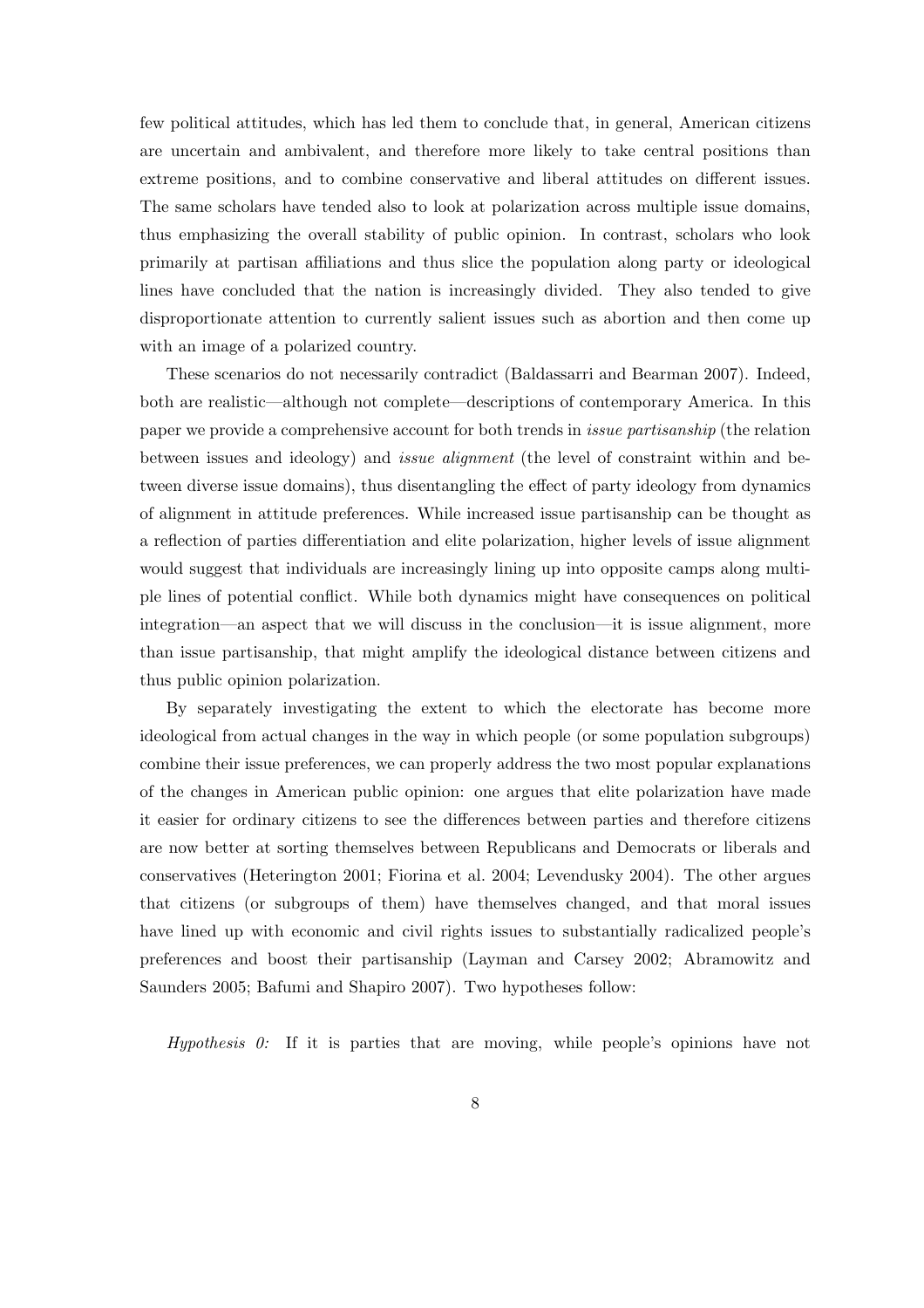changed, we expect to observe increasing issue partisanship, since parties are now better at sorting out their voters, but to do not observe increased constraint in people's political attitudes—thus no issue alignment.

Hypothesis 1: If a real movement has occurred within the population, we expect instances of issue alignment in public opinion, thus higher levels of constraint between issue domains.

By distinguishing between issue partisanships and issue alignment and by simultaneously modeling the correlation trends between a large set of issues that span across different issue domains, we will be able to assess between these two hypotheses. This will be the focus of the first two parts of our analysis. The third part tests two possible variants of Hypothesis 1, namely:

Hypothesis 1a: A real movement has occurred within the subset of the population that is politically more sophisticated or active.

In the literature on public opinion, the theme of issue consistency and constraint has been investigated for a long time, usually reaching the conclusion that only a minority of educated, politically interested and informed people show real opinion constraint, while the large majority of the public is "innocent of ideology" (Kinder and Sears 1985; Converse 1964). In the last two decades, the debate has been reframed in terms of population heterogeneity, and scholars have been studying the different cognitive heuristics people deploy in their political reasoning (Sniderman, Brody, and Tetlock 1991; Lupia, McCubbins, and Popkin 2000; Baldassarri and Schadee 2006). In both cases, results suggest that there can be substantial differences across belief systems, and that there is a small group of citizens who fully deploy ideological categories. Since politically sophisticated and active citizens are more likely to be politically influential (Katz and Lazarsfeld 1955), it is relevant to see if the trend in issue partisanship and alignment in the subset of politically committed citizens differ from what we observe in the large population. In fact, an influential minority can affect, in the long term, the political attitudes or behavior of the rest of the electorate (DiMaggio et al. 1996; Layman and Carsey 2002).

Hypothesis 1b: A real movement has occurred within some population subgroups (such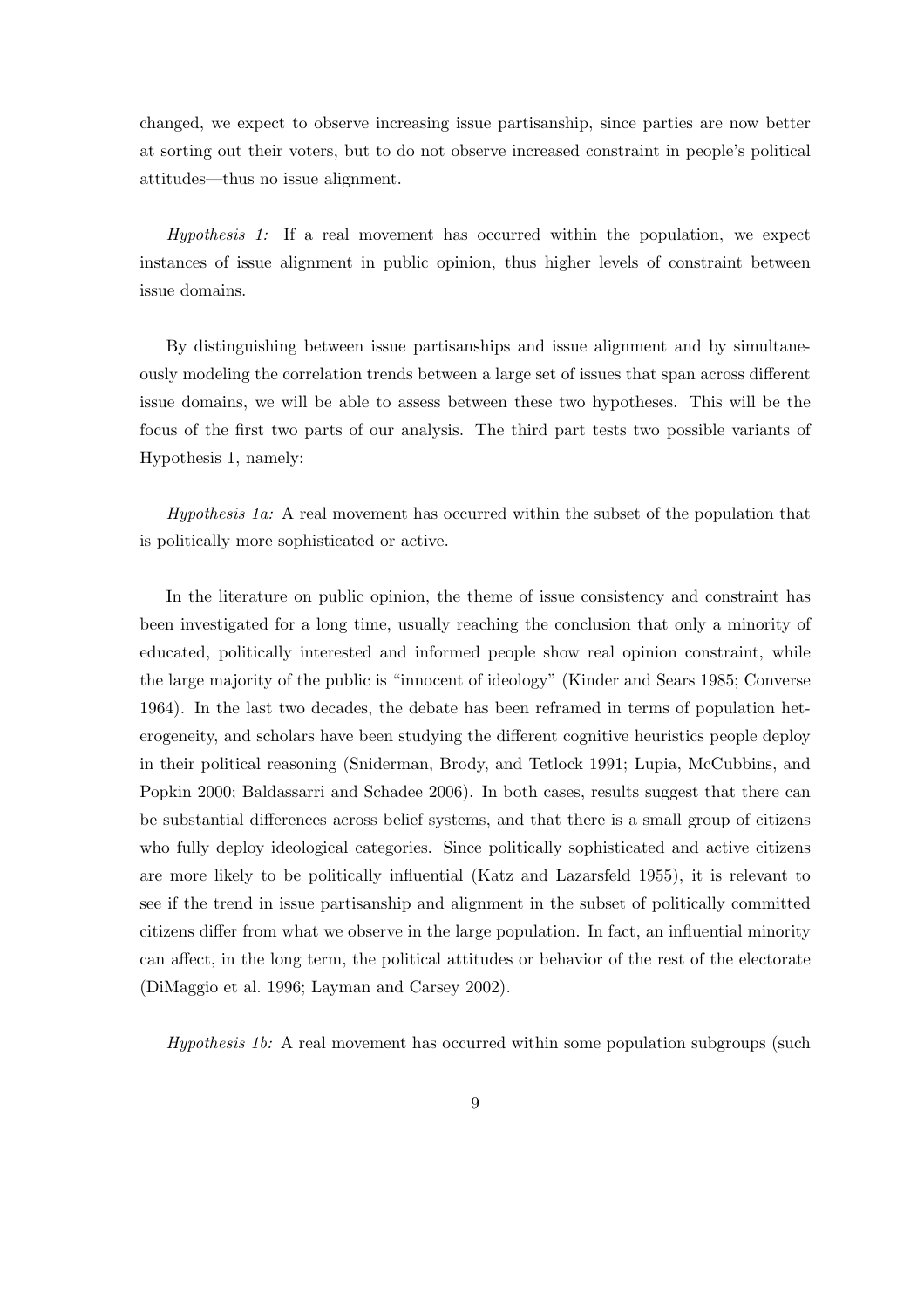as the more educated, wealthier, southerners, or churchgoers).

Within a broad set of social categories (gender, age, ethnicity, class, location, etc.) some social groups are, or have the potential to become, economically central or politically influential (through lobbying and interest groups) and thus have an impact on the policy making process, for instance, by setting the agenda. If instances of polarization occur within such groups, this might reverberate on the political elite, if not on the mass public. Present day lines of potential social division seems to revolve around economic status—often measured through education or income (McCarty, Poole, and Rosenthal 2006; Frank 2004; Bartels 2006; Ansolabehere, Rodden, and Snyder 2006a), and cultural values, among which region and religion (Abramowitz and Saunders 2005). We will therefore test whether trends in partisanship and issue alignment are different for different population subgroups.

## 2.3 Correlation as polarization

The pundits like to slice-and-dice our country into red States and blue States: red States for Republicans, blue States for Democrats. But I've got news for them, too. We worship an awesome God in the blue States, and we don't like federal agents poking around in our libraries in the red States. We coach little league in the blue States and, yes, we've got some gay friends in the red States. There are patriots who opposed the war in Iraq, and patriots who supported the war in Iraq. (Barack Obama, Democratic National Convention, July 27, 2004)

The fans and the detractors of Barack Obama's celebrated keynote address interpreted his lines as a plea for bipartisan politics and national unity. Nonetheless, few observers took it at its face value, as an actual picture of the state of the country. This is unfortunate because, in this regard, he got it right.

For instance, in 2004, 40% of the respondents to the American National Election Study were self-declared Republicans (including leaners), but only 23% were self-declared Republicans and conservative (32% if we consider only the subsample of people who answered both questions). Almost half of Republicans do not perceive themselves as being ideologically conservative. If we also consider issue preferences, the constraint of people's political preferences looks even weaker. Only 12% of the respondents are Republicans, conservative and oppose abortion (in part or completely), while 16% are Republicans, conservative, and do not favor aid to blacks and 13% are Republicans, conservative, and think that government should not support health insurance programs. Taken together, in our 2004 sample, only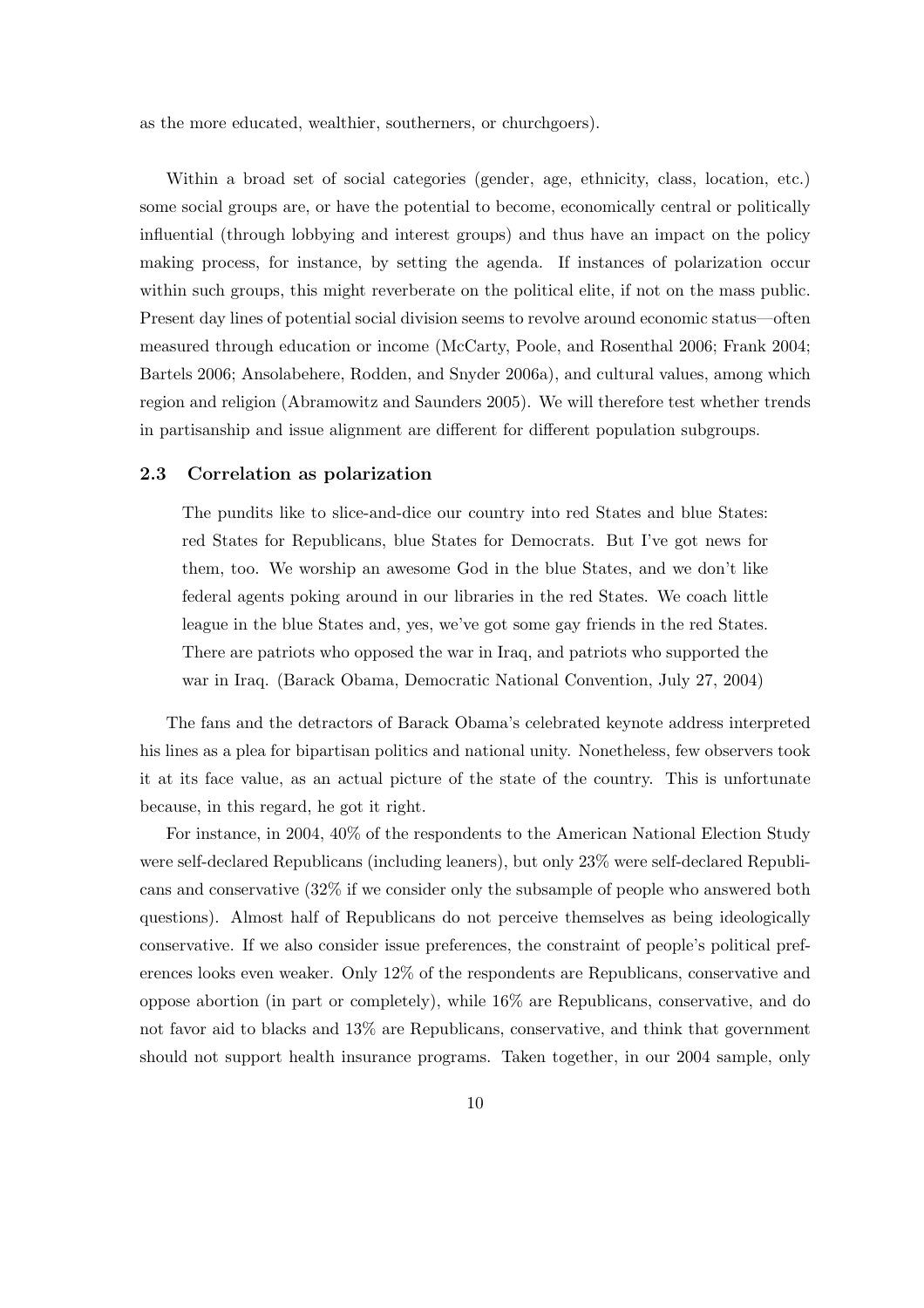6% of respondents are Republicans who think of themselves as conservatives and oppose abortion, aid to blacks, and government support for health. Fully 85% of self-declared Republicans are nonconservative or take a non conservative stand on at least one of these three traditional issues.

A similar picture emerges if we look at Democrats. In this case, of the 49% selfdeclared Democrats in the sample, only 36% call themselves liberals. Overall, almost 90% of Democrats are nonliberal or have nonliberal views on abortion, aid to blacks or governmental intervention. These numbers should not be surprising, given that, in general, the correlation between party identification or ideology and opinion on political issues is low. Knowing somebody's political identification increases our chances to guess his or her issue preferences, but not by much.

The above analyses consider five positions (party, ideology, and three issues): if each were determined by a simple coin flip, there would be  $1/32$  of the population, or  $3\%$ , in each of the pure categories; instead, we see about  $6\%$  for each: more than would be expected by pure randomeness, but far less than if attitudes on the different positions were perfectly correlated.

The picture does not change if we look at correlations among issue preferences alone. To calibrate this for ourselves, consider the opinions on health insurance and abortion, a pair of issues that had a .10 correlation in 2004. Overall, 46% of respondents favored government support for health insurance. Among the respondents who supported abortion, 51% supported health insurance. Similarly, 55% of respondents support abortion. Among the respondents supporting health insurance, 62% were also in favor of abortion.

As we have noted above, empirical attempts at assessing polarization of mass opinion have mostly focused on the distribution of single issues; while they have rarely looked at the correlation of people's opinions on different political attitudes. From a substantive point of view, it is almost intuitive that, if people align along multiple, potentially divisive issues, even if they do not take extreme positions on single issues, the end result would be a polarized society. For instance, consider a population with opinions on two dimensions: color (50% of the people prefer green, 50% prefer yellow) and shape (50% prefer circle, 50% prefer triangle). If opinions are independent (thus, dimensions are orthogonal) 25% of people would prefer green circle, 25% green triangle, 25% yellow circle, 25% yellow triangle. At the other extreme, if the two dimensions are perfectly correlated, 50% of the people would have one preference (for example, green circle) and 50% would be in the opposite corner (yellow triangle); this without changing the opinion distribution on the single issues.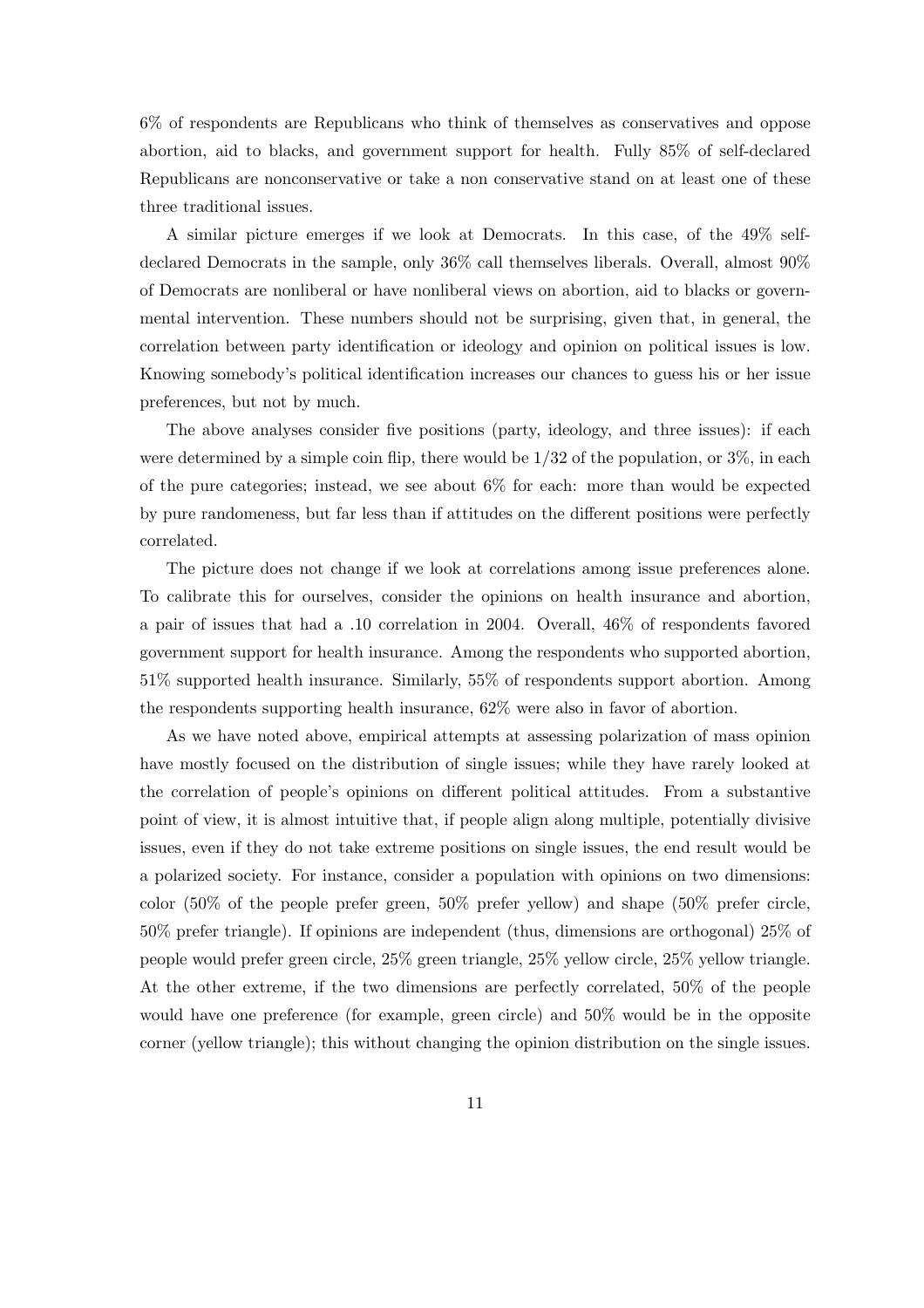

# **(a) distribution of the average opinion score**

Figure 1: Ideological distance for different levels of correlation between dimensions, from a simple four-dimensional normal model. (a) Distribution of the average opinion score for different levels of correlation between dimensions. (b) Average Manhattan distance between pairs that belong to the same (within) or different (between) clusters. As correlations between issues increase, the average opinion score becomes more variable, and clusters move apart—even under this model where the marginal distribution for each issue is unchanged.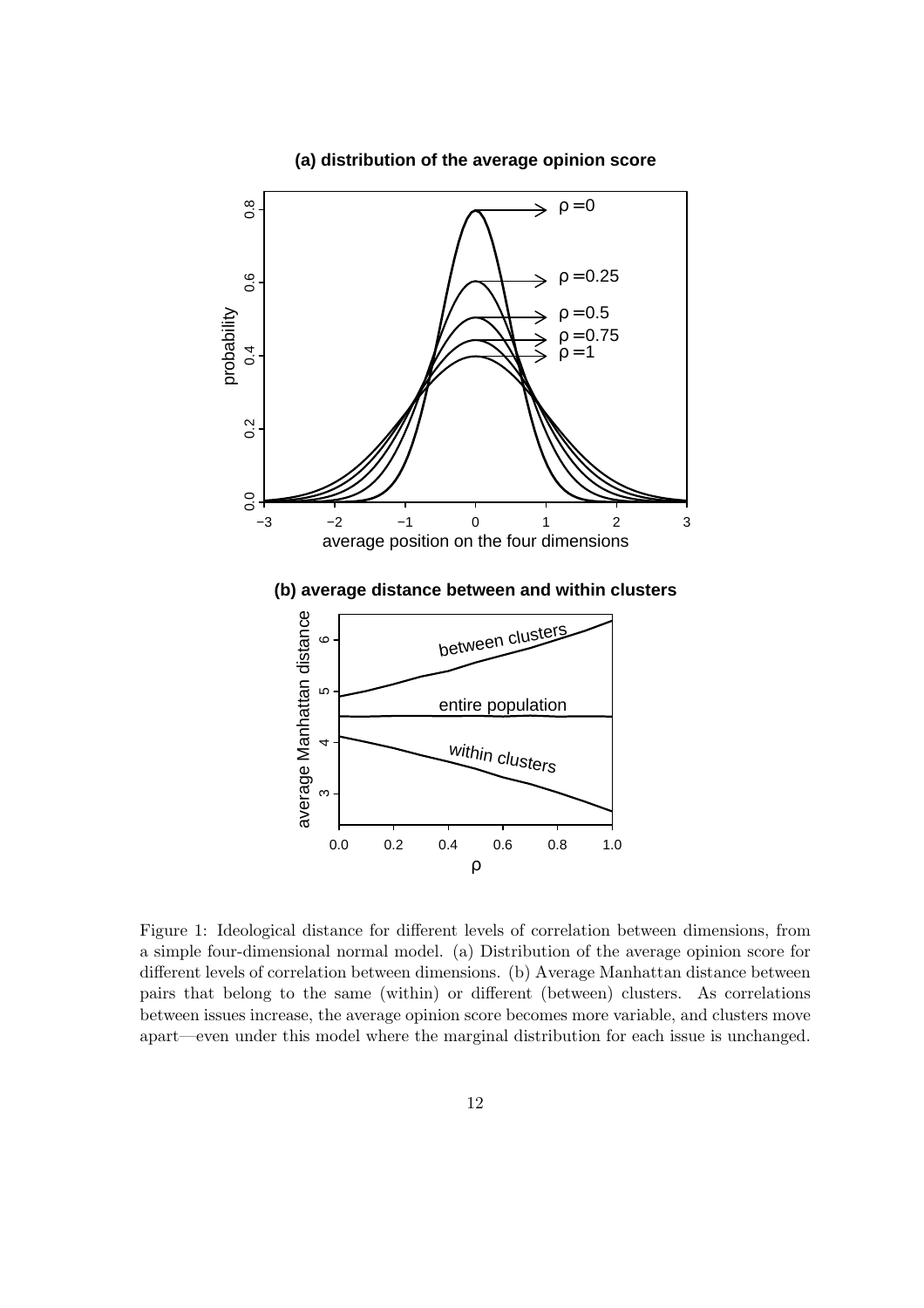For another example, consider a population with opinions on four dimensions following a multivariate normal distribution with mean 0 and variance 1 on each opinion and correlation  $\rho$  between any pair of issues. In one limiting case, the correlation between dimensions is null and the four opinions are independent; in the other limiting case, the four dimensions have correlation 1, which means that individuals hold exactly the same opinion on all four issues. In between, there are situations in which the four dimensions are correlated, with correlations of different magnitude. As the correlation between issues increases, the opinion distribution on each issue remains the same but the "ideological distance" in the population increases.

To show this, we measure ideological distance in two ways. First, we computed a synthetic opinion score as the average position on the four dimensions. Figure 1a plots the distribution of the average positions for five different correlations: 0, .25, .5, .75, and 1. As the correlation increases, the variance of the average score distribution grows as well. When dimensions are positively correlated, there are more people with overall extreme views than in a context in which dimensions are not correlated, even though the opinion distribution on each single issue remains the same.

Second, we can measure polarization by returning to the concept at the beginning of the paper, of society dividing into two homogeneous parts that are far apart from each other, and therefore focusing on the distribution of distances between pairs of people. The more a population is polarized, the higher the variation of the distance between pairs of individuals, because they are either very close, or very distant. According to our argument, we would expect that, as the correlation between ideological dimensions increases, the distance between individuals that belong to the same cluster decreased, while the distance between people that belong to alternative clusters increases. Mathematically, we can divide a multivariate distribution into two pieces by finding the optimal separation that will minimize the average distances between people within each piece. (In statistics this is called k-means clustering, in this case with  $k = 2$ ; in the special case of the multivariate normal distribution, the clusters will be determined by a plane slicing diagonally through the space of voters.) Here, the population is partitioned into clusters according to the sign of the opinion score previously computed. Figure 1b presents results using Manhattan distance (similar results were obtained using Euclidean distance). In our four-dimensional normal example, where the separate distributions on each issue remain unchanged, we find that, as correlations between issues increase,

- the average distance between pairs remains essentially stable;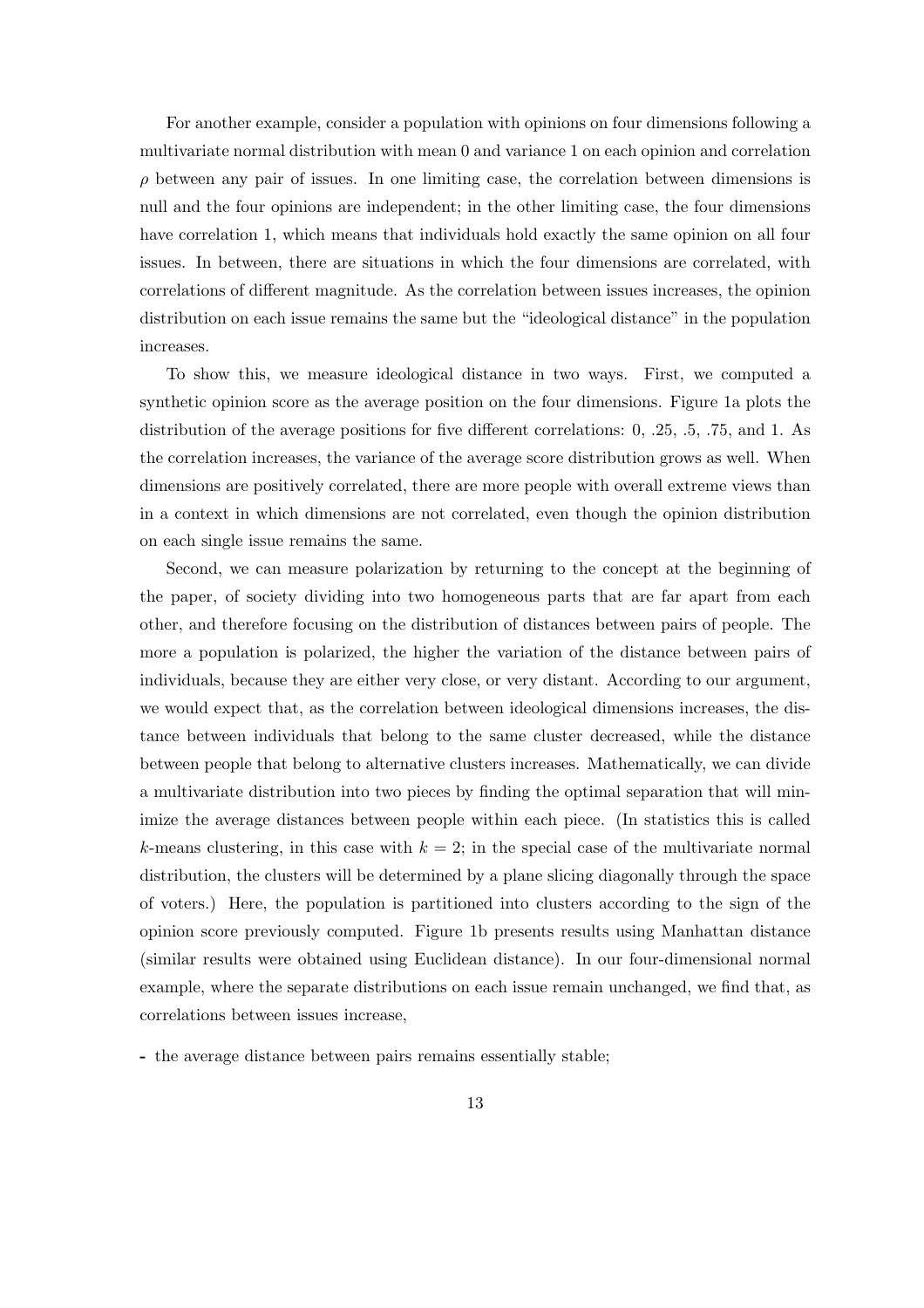- the average distance between pairs of people within clusters decreases;
- the average distance between pairs of people in different clusters increases.

For all these theoretical reasons, we see correlation as an important aspect of polarization which has not been captured in previous analyses of a single question at a time (or in previous analyses such as Ansolabehere, Rodden, and Snyder (2006b) which combine questions in valuable ways to get more useful and precise summaries of issue positions, but do not consider the correlations as informative in themselves). We next turn to the analysis of the correlation between political attitudes in America.

# 3 Methodology and Data

High-quality national surveys have included, starting from the 1970s, a consistent number of attitude questions on political issues, ranging from state intervention and spending to civil rights, morality, and foreign politics. Unfortunately, few of these questions were asked consistently over time, thus making any attempt at tracing the temporal evolution of public opinion on political attitudes a difficult enterprise. For instance, in what is probably the most comprehensive study of trends in public opinion polarization, DiMaggio and his collaborators (1996) could rely only on seven attitude questions from the NES cumulative dataset (of which four were feeling thermometers) and nine attitude questions from the GSS cumulative dataset (see also Layman and Carsey 2002).

We overcome the problem of questions discontinuity and make virtually complete use of the information on respondents' political attitudes collected through sample surveys. In short, our strategy is to work with the correlations rather than modeling the data directly.<sup>2</sup> We focus on the evolution of the correlation between opinions rather than on the evolution of opinion distributions on single issues. In this way, even though each pair of questions has not been asked for the entire time period, their correlation remains informative to assess the trend in opinion correlations. Specifically, to study the evolution of issue partisanship we look at the correlation between single issues and party identification or the liberalconservative ideology, while to study trends in issue alignment we focus on the correlation between pairs of issues. Our unit of analysis is issue  $\times$  year (for partisan alignment) or issue pair  $\times$  year (for issue alignment), and the basic idea is that every attitude question that

<sup>&</sup>lt;sup>2</sup>We present results using Pearson correlations. Similar results are obtained using other correlation measures.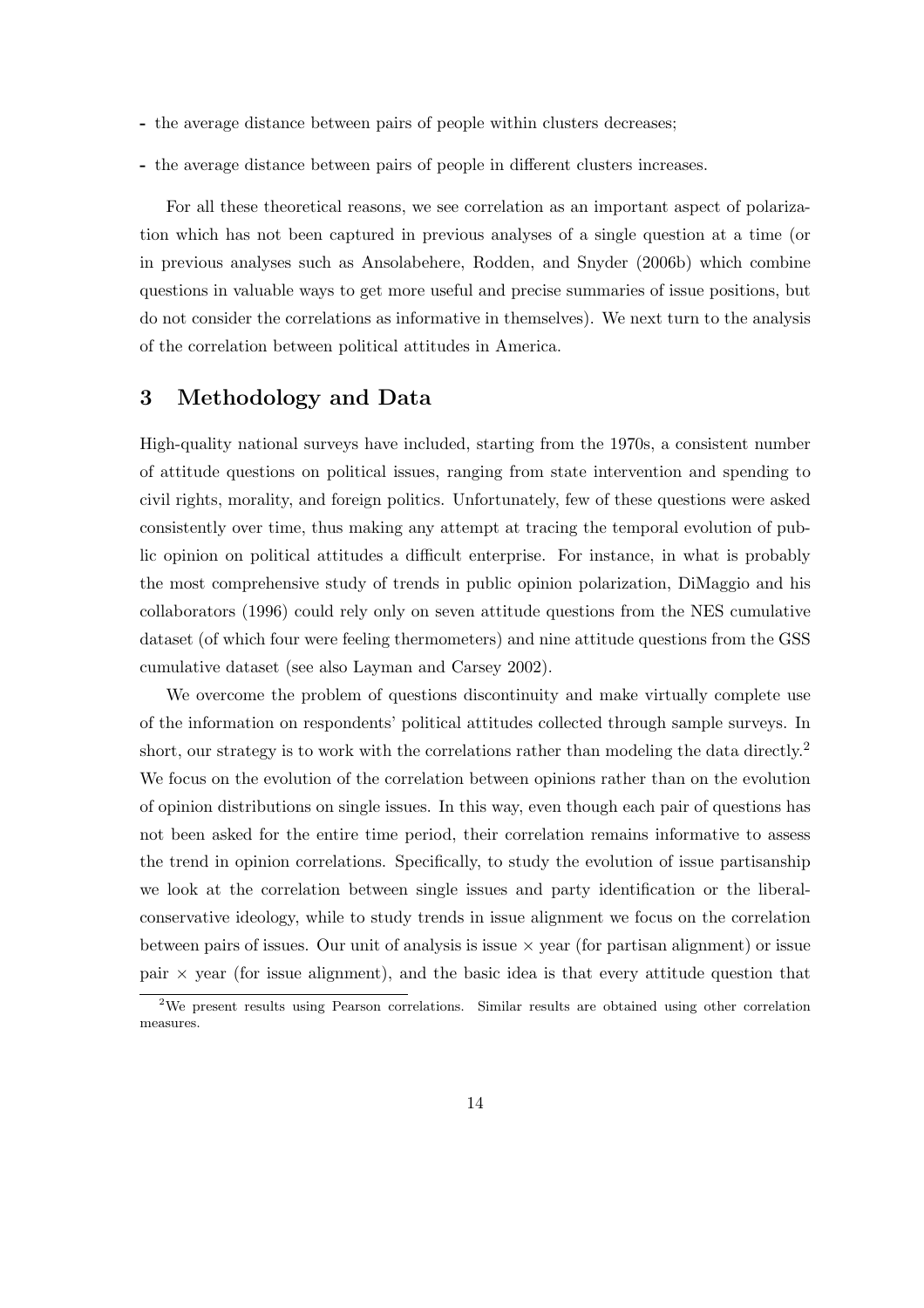has been asked at least twice can be potentially informative in order to assess the overall trends in issue partisanship and issue alignment.

Our primary interest lies in time trends of correlation (see, for example, Figure 3). In any given year the data sample available is large but not huge and thus correlation estimates and their trends can be unstable, especially for questions that were asked only for few years. The simple way to handle this problem is to estimate a common time trend for all the correlations in the study. However, this would not allow us to differentiate between issues and tell if some are becoming more correlated while others remains stable or show patterns of decreasing correlation. Multilevel models—in this case varying-intercept, varying-slope models—allow us to estimate variation and trends in the presence of uncertainty in the correlation estimates (Snijders and Bosker 1999; Raudenbush and Bryk 2002; Gelman and Hill 2007).<sup>3</sup>

Here, we present results from the American National Election Study, Cumulative Data File 1948–2004.<sup>4</sup> Generally, in this dataset are merged questions coded in a comparable fashion across years and that have been asked in three or more Election Studies. Considering all the issues that were asked at least in three different surveys, we analyze 47 attitude questions. Since most of them were asked starting from 1972, we present results for the time period  $1972-2004$ <sup>5</sup> To facilitate the interpretation of the results, all questions were coded in order to have opinions going from liberal to conservative and thus correlations are generally positive.

We classified attitude questions according to four different issue domains: Economic; Civil Rights; Moral; and Security and Foreign Policy issues. <sup>6</sup> Examples of Economic issues are government's involvement in the provision of health insurance and jobs guarantee, or federal spending (labeled as FS in the tables) for the poor, welfare, food stamps etc. Civil Rights issues concern the treatment of Blacks and other minorities, affirmative action and equality of opportunities and chances, while Moral issues range from abortion to gay rights,

<sup>&</sup>lt;sup>3</sup>We fit the models using the lmer function in R which estimates multilevel models using a point estimate for the group level variance parameters, which works well as long as the group level variances are separate from 0 and group level correlation are separate from  $\pm 1$  (see, for example, Gelman and Hill 2007).

<sup>4</sup>Data available from the National Election Studies, Center for Political Studies, University of Michigan.

 $^{5}\mathrm{All}$  the analyses were also carried on the 1948–2004 time period and there are no substantive differences. <sup>6</sup>To assess the robustness of the classification we relied on the principles of intercoder reliability. Four different people were asked to independently classify the issues. Differences were minor, only three issues were controversial. Moreover, their classification in one or the other of the four issue domains does not substantially change the results here reported. For instance, it may seem strange that urban unrest is included within Security and Foreign Policy. Another option would be to characterize urban unrest as a Civil Rights issue. Doing this does not change our results except for increasing the uncertainty in the estimates for Security and Foreign Policy because this domain has relatively few questions.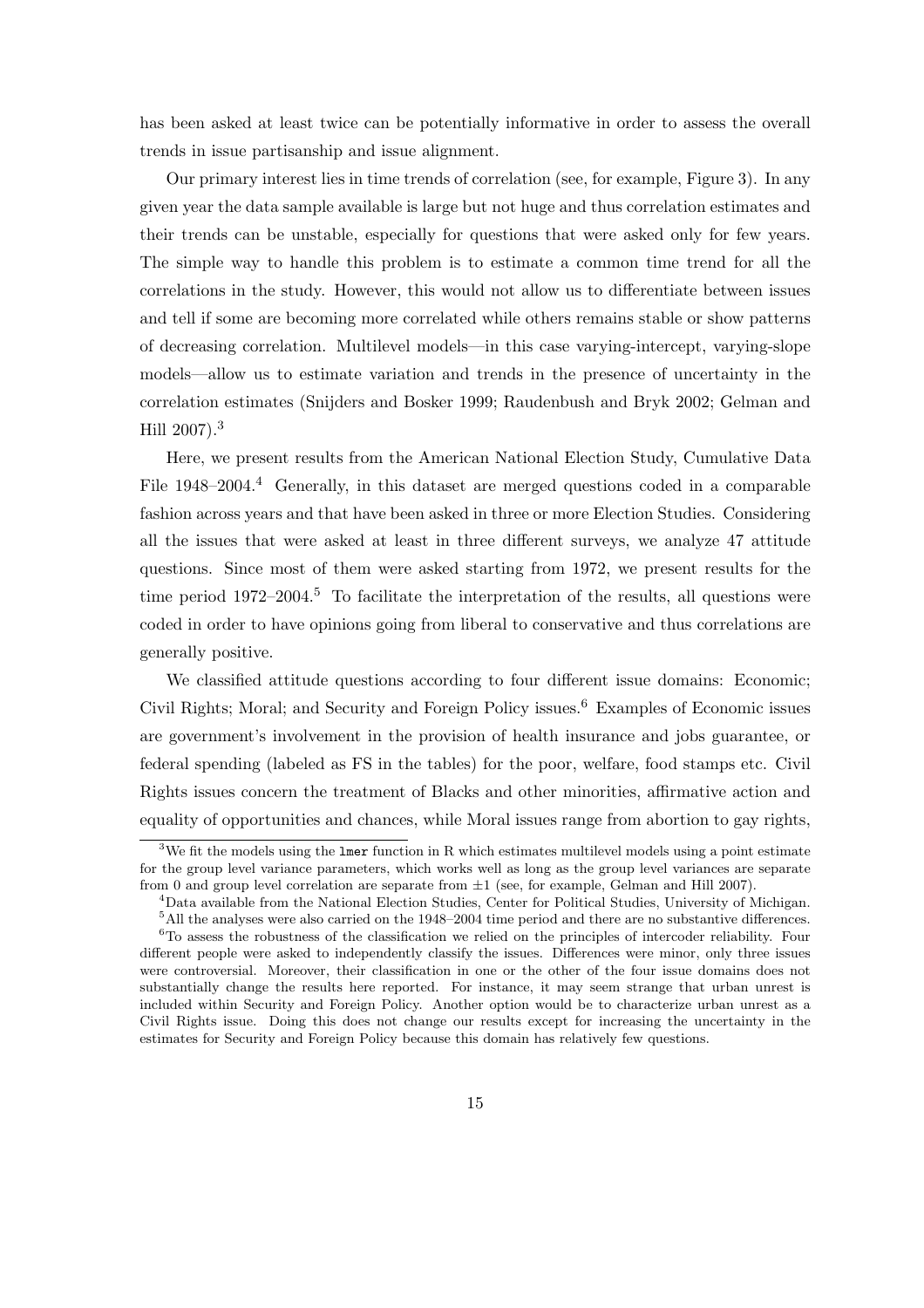women role in society and traditional and new values and lifestyles. Finally, Security and Foreign Policy issues (hereafter simply referred at as Foreign Policy issues) comprise, among the others, international cooperation, federal spending for defense and to prevent crime, and how the authority should handle urban unrest.

In addition to these questions, we used the standard seven-point self-identification scale ranging from strong Democrat (1) to strong Republican (7), with Independents in the middle (4) to measure party identification, and the seven-point scale that goes from extremely liberal (1) to extremely conservative (7) to measure ideology. We also considered classic sociodemographic characteristics to study the trend in partisanship and alignment within population subgroups.

# 4 Results

## 4.1 Analysis I: issue partisanship

To what extent people's party identification or liberal-conservative ideology predict their opinion on specific issues? As previously anticipated, the constraint between partisanship and opinion on specific issues is generally weak. The correlations between party identification or ideology and issue opinions range between 0.0 and 0.3. Figure 2 reports the average correlation between each of the 47 issues and both party identification (left) and self-placement on the liberal-conservative scale (right). Issue are divided in the four issue domains and, within each issue domain, they are sorted according to the intensity of the correlation with party identification.

Economic issues show the highest average correlation with party identification, followed by Civil Rights issues. In contrast, Security and Foreign Policy issues are loosely related to party affiliation; a result that confirms their bipartisan nature. Results are similar if we look at the correlation between issues and self-placement on the liberal-conservative scale, with one, interesting exception: Moral issues are substantially more linked to ideology than to party identification. The magnitude of the correlation between Moral issues and the liberal-conservative scale is similar to that observer for Economic issues. Nonetheless, to our goal, more important than discussing the average strength of issue partisanship, is to assess the variation over time of such correlation.

According to the hypothesis of increasing issue partisanship, we expect that, in general, the correlations have increased over time. To test this hypothesis we run a multilevel model with varying-intercept and varying-slope in which the unit of analysis are issue pair  $\times$  year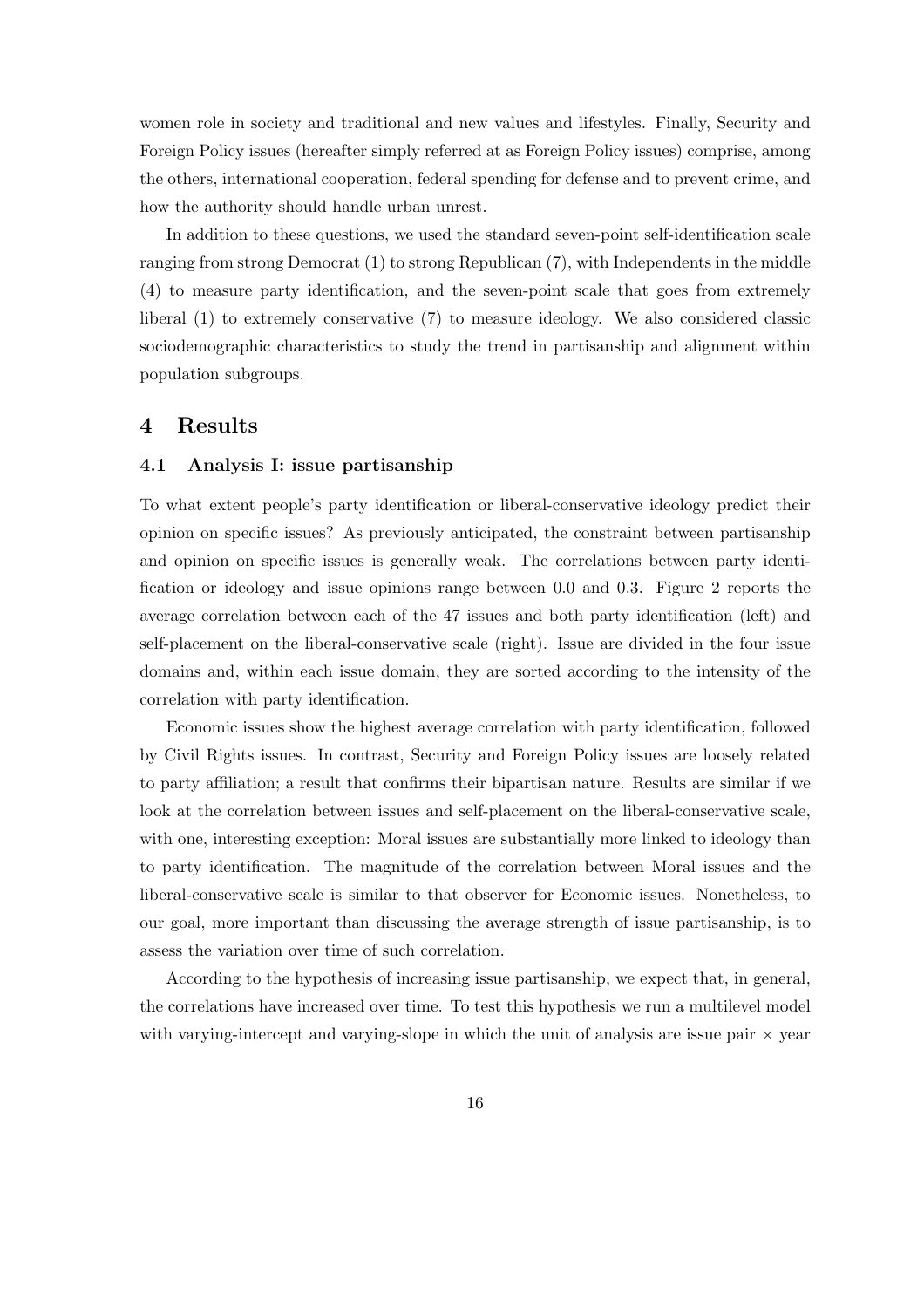|                     | party ID                 |                     | liberal-conservative scale |  |  |
|---------------------|--------------------------|---------------------|----------------------------|--|--|
| gov.services        |                          | gov.services        |                            |  |  |
| FS.poor             |                          | FS.poor             |                            |  |  |
| jobs.guarantee      |                          | jobs.guarantee      |                            |  |  |
| health.insurance    |                          | health.insurance    |                            |  |  |
| FS.childcare        |                          | FS.childcare        |                            |  |  |
| FS.assist.blacks    |                          | FS.assist.blacks    |                            |  |  |
| <b>FS.homeless</b>  |                          | <b>FS.homeless</b>  |                            |  |  |
| FS.welfare          |                          | FS.welfare          |                            |  |  |
| FS.food.stamps      |                          | FS.food.stamps      |                            |  |  |
| FS.public.schools   |                          | FS.public.schools   |                            |  |  |
| FS.soc.security     |                          | FS.soc.security     |                            |  |  |
| FS.aids             |                          | FS.aids             |                            |  |  |
| FS.aid.college      |                          | FS.aid.college      |                            |  |  |
| FS.envir            |                          | FS.envir            |                            |  |  |
| equal.chances       |                          | equal.chances       |                            |  |  |
| affirmative.action  |                          | affirmative.action  |                            |  |  |
| equal.treatment     |                          | equal.treatment     |                            |  |  |
| blacks.deserve.more |                          | blacks.deserve.more |                            |  |  |
| fair.treat.blacks   |                          | fair.treat.blacks   |                            |  |  |
| blacks.aid          |                          | blacks.aid          |                            |  |  |
| too.much.eq.rights  |                          | too.much.eq.rights  |                            |  |  |
| no.favor.blacks     |                          | no.favor.blacks     |                            |  |  |
| equal.opportunities |                          | equal.opportunities |                            |  |  |
| less.equality       |                          | less.equality       |                            |  |  |
| school.busing       |                          | school.busing       |                            |  |  |
| school.integr       |                          | school.integr       |                            |  |  |
| hard.for.blacks     |                          | hard.for.blacks     |                            |  |  |
| blacks.try.harder   |                          | blacks.try.harder   |                            |  |  |
| civ.rights.too.fast |                          | civ.rights.too.fast |                            |  |  |
| more.eq.chances     |                          | more.eq.chances     |                            |  |  |
| negro.pos.changed   |                          | negro.pos.changed   |                            |  |  |
| gay.military        |                          | gay.military        |                            |  |  |
| homosex.protect     |                          | homosex.protect     |                            |  |  |
| moral.behavior      |                          | moral.behavior      |                            |  |  |
| different.values    |                          | different.values    |                            |  |  |
| gay.children        |                          | gay.children        |                            |  |  |
| traditional.values  |                          | traditional.values  |                            |  |  |
| new.lifestyles      |                          | new.lifestyles      |                            |  |  |
| women.role          |                          | women.role          |                            |  |  |
| abortion            |                          | abortion            |                            |  |  |
| school.prayer       |                          | school.prayer       |                            |  |  |
| defense.spending    |                          | defense.spending    |                            |  |  |
| urb.unrest          |                          | urb.unrest          |                            |  |  |
| ussr.cooperation    |                          | ussr.cooperation    |                            |  |  |
| FS.foreign.aid      |                          | FS.foreign.aid      |                            |  |  |
| FS.crime            |                          | FS.crime            |                            |  |  |
| FS.space            |                          | FS.space            |                            |  |  |
|                     |                          |                     |                            |  |  |
|                     | 0.3<br>0.2<br>0.0<br>0.1 |                     | 0.0<br>0.3<br>0.1<br>0.2   |  |  |
|                     | average correlation      |                     | average correlation        |  |  |

Figure 2: Average correlations of issue attitudes with partisanship and ideology. The left panel shows results for party identification; the right panel for liberal-conservative ideology. From the top: Economic, Civil Rights, Moral, Security, and Foreign Policy issue domains. For each domain, issues are listed in decreasing order of correlation with party identification. Questions have been coded in order to have opinions going from liberal to conservative so that expected correlations are all positive.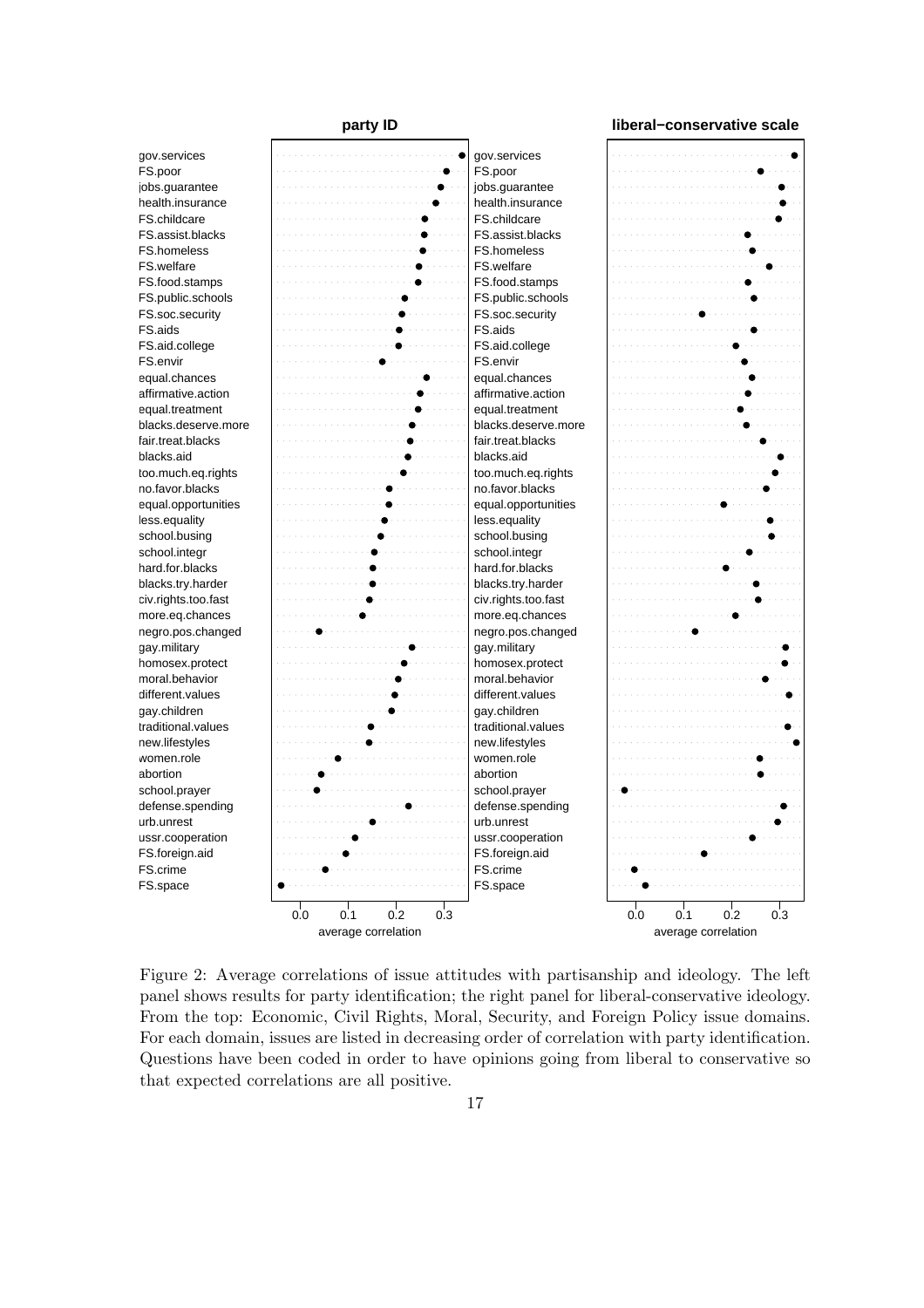|                  | (a) $\rho \equiv$ Issue $\times$ Party ID |                 | b) $\rho \equiv$ Issue $\times$ Liberal-Conservative |                  |                 |  |
|------------------|-------------------------------------------|-----------------|------------------------------------------------------|------------------|-----------------|--|
|                  |                                           |                 |                                                      |                  |                 |  |
|                  | coef.est coef.se                          |                 |                                                      | coef.est coef.se |                 |  |
| (Intercept) 0.17 |                                           | 0.01            | (Intercept) 0.22                                     |                  | 0.01            |  |
| t                | 0.05                                      | 0.01            | t                                                    | 0.04             | 0.01            |  |
|                  |                                           |                 |                                                      |                  |                 |  |
| Error terms:     |                                           |                 | Error terms:                                         |                  |                 |  |
| Groups           | Name                                      | Std.Dev. Corr   | Groups                                               | Name             | Std.Dev. Corr   |  |
| pair             | (Intercept) 0.08                          |                 | pair                                                 | (Intercept) 0.08 |                 |  |
|                  | t                                         | 0.03<br>$-0.44$ |                                                      | t                | 0.03<br>$-0.02$ |  |
| Residual         |                                           | 0.04            | Residual                                             |                  | 0.04            |  |
|                  |                                           |                 |                                                      |                  |                 |  |

Table 1: Fits from multilevel models for issue partisanship. Results for the correlation between issues and (a) party identification and (b) liberal-conservative ideology. Varying intercept and varying slope models; 47 pairs, 383 observations. Correlations have been increasing steadily over time (by an estimated 5% or 4% per decade, as indicated by the coefficients for  $t$  of 0.05 and 0.04 in the top parts of the displays. The variation in the trends (the estimated standard deviations of 0.03 near the bottom of each of the two displays) is about the same magnitude as their average level. See text for further discussion, and see Figure 2 for the individual issues and their average correlations.

and the second level are issue pairs. Formally,

$$
\rho_{it} = a_i + b_i t + \epsilon_{it} \tag{1}
$$

where  $\rho_{it}$  is the correlation between issue i and the measure of partisanship in the year t (i goes from 1 to 47 while t is time in decades).<sup>7</sup> Table 1 displays the results for this model, both looking at the correlation with party identification and the liberal-conservative ideology.

Consider in detail the model for party identification (first column). The average correlation between issues and party identification is .17, with an estimated standard deviation among issues of .08, which means that about two-thirds of the correlations are in the interval between .09 and .25. This confirms that the level of constraint of opinions and partisanship is low: party identification predicts, in average, only the 17% of people's opinions on political issues. Central to our analysis is the coefficient estimate for the time parameter t: in average, correlations have increased of .05 per decade (s.e. .01). With a standard deviation of .03, most of the trends are positive, with an estimated 95% between −.01 and .11. This suggests that for almost all issues, trends are either positive or close to zero. To support this result graphically, Figure 3 plots the trend of the correlations for all the issues

<sup>&</sup>lt;sup>7</sup>The variable t is expressed in decades and centered in 1988 so that the intercepts and slopes can be more directly interpreted. Formally,  $t = (year - 1988)/10$ .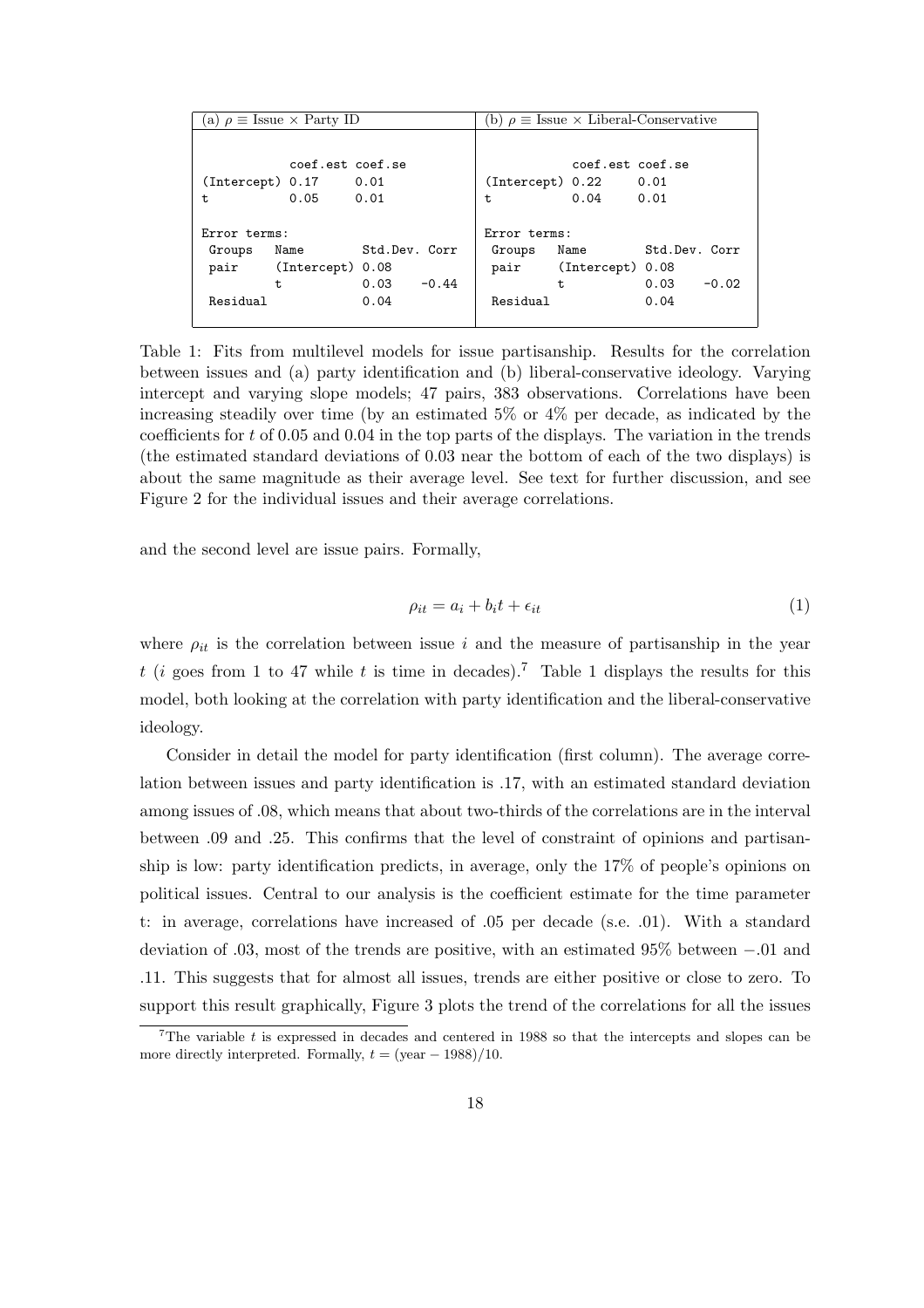along with the regression line from the multilevel model. Issues are sorted according the intensity of the change over time, starting from those that show the deepest increase, such as (perhaps surprisingly) federal spending for the environment, and (less surprisingly) new lifestyles, traditional values, abortion, favor of Blacks and moral behavior, to those that are overall stable, such as federal spending for welfare, poor, food stamps and social security.

Considering the relation between issues and self-placement on the liberal-conservative scale we obtain similar results. With respect to the model (second column in Table 1), the mean correlation is .22, and the correlations increase, on average, by .04 every ten years. Again, most of the change is in the direction of a strengthened relation between issues and partisanship, as the plots in Figure 4 demonstrate. Here, we report the trend over time of the correlation between each issue and self-placement on the liberal-conservative scale. With only few exceptions, the slopes are positive or close to zero.

In sum, results suggest that issue partisanship has increased over time. Nonetheless, as a careful inspection of Figures 3 and 4 might have already suggested, it is possible that the rise in the correlations has occurred mostly (only) in some issue domains and less (not) in others. To test this hypothesis we specify a model that distinguishes issue types according to the four issue domains. Results are reported in Table 2. Both with respect to the correlation with party identification and liberal-conservative ideology, we notice that Economic issues have the highest average correlation (.24 in both cases), followed by Civil Rights issues (.18 and .22 respectively), Moral issues (.11 and .20) and Foreign Policy issues (.10 and .16). More interesting is the fact that, as expected, the intensity of change substantially varies across issue domains. Namely, while for Economic issues the increase is, in average, .04 in the case of party identification and .03 if we consider the liberal-conservative ideology, it jumps respectively at .08 and .07 when considering Moral issues.

Figure 5 summarizes these trends and allows a direct comparison of the four issue domains. Both measures of partisanship show similar patterns: Since the beginning of the time period here considered, Economic issues have been the most partisan theme (they have the highest correlations), followed by Civil Rights and then Foreign Policy and Moral issues. While the increment in the first three issue domains has proceeded more or less at the same pace, thus maintaining stable the distance between the three issue domains, the partisanship of Moral issues has grown faster, to the point that Moral issues have substantially reduced the gap with the other issues with respect to their correlation with party identification (starting from a situation, in the 1970s, in which there was virtually no relation). Even more striking, with respect to the liberal-conservative ideology, the domain of Moral issues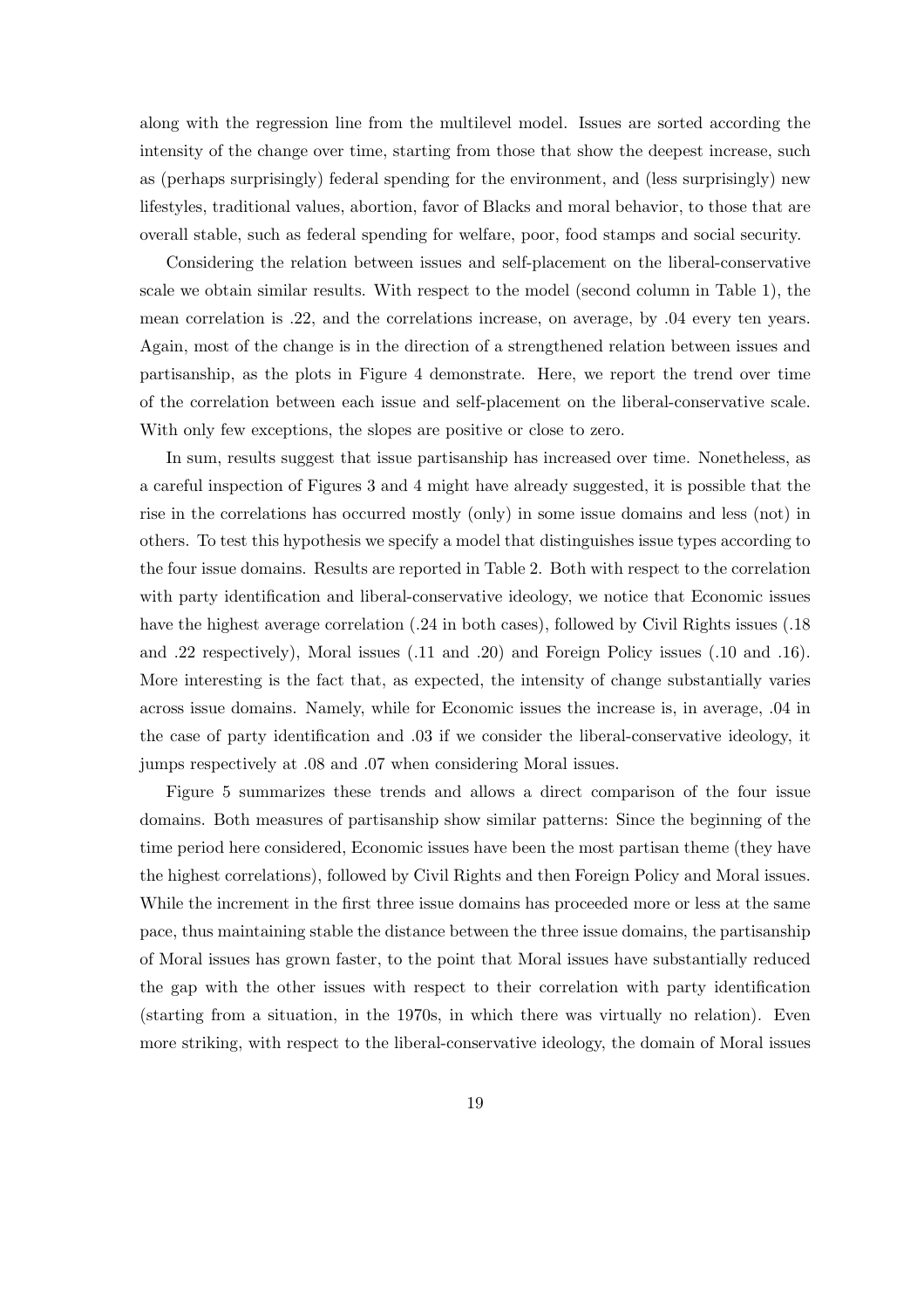

Figure 3: Trends in the correlation between individual issues and party identification. Regression lines as estimated in Model (1); at the bottom of each plot is reported the coefficient  $t_i$ . *x*-axis: time (1972–2004). *y*-axis: correlation  $\rho$  (-.1 to .4).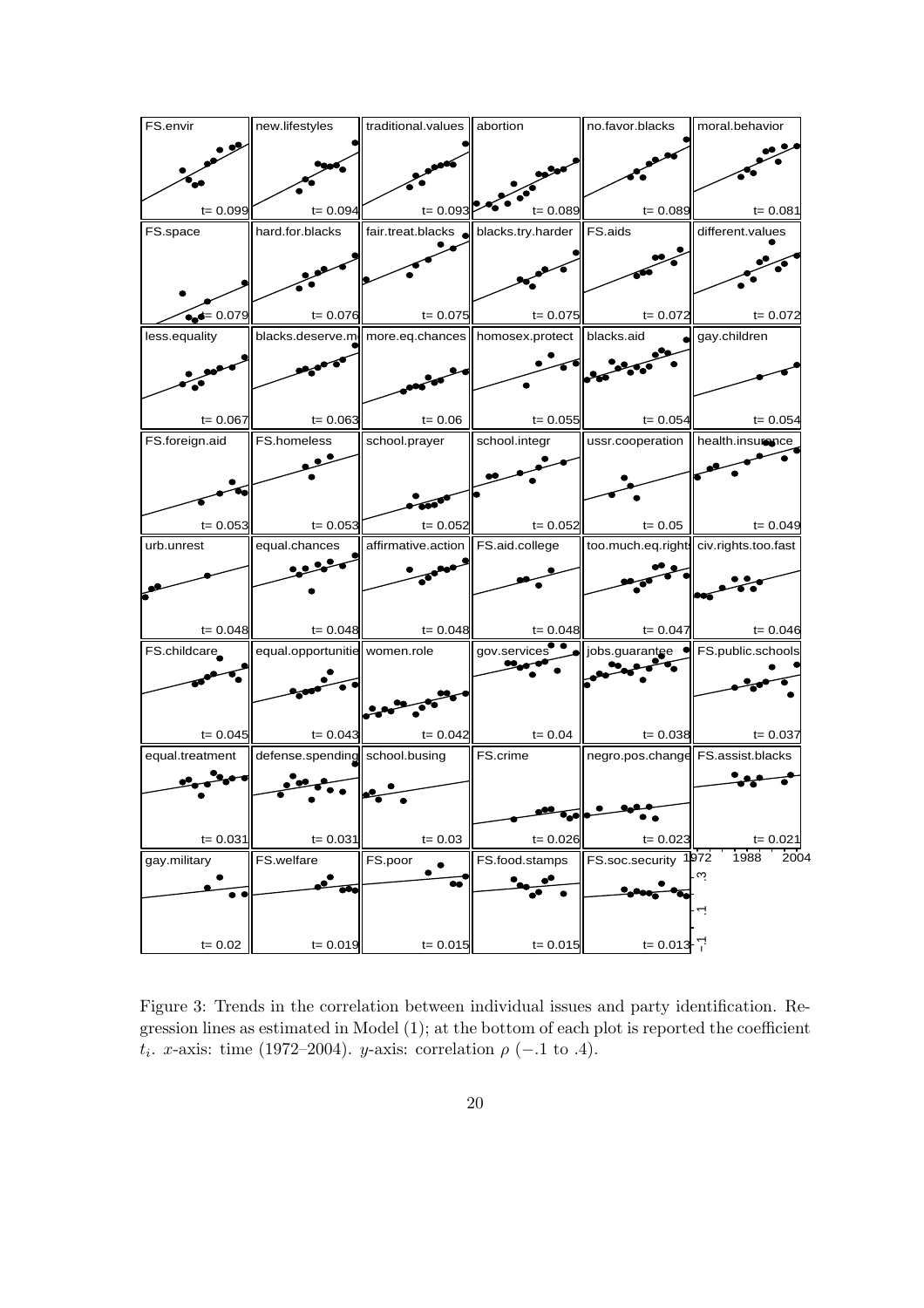

Figure 4: Trends in the correlation between individual issues and liberal-conservative ideology. Regression lines as estimated in Model (1); at the bottom of each plot is reported the coefficient  $t_i$ . x-axis: time (1972–2004). y-axis: correlation  $\rho$  (-.1 to .5).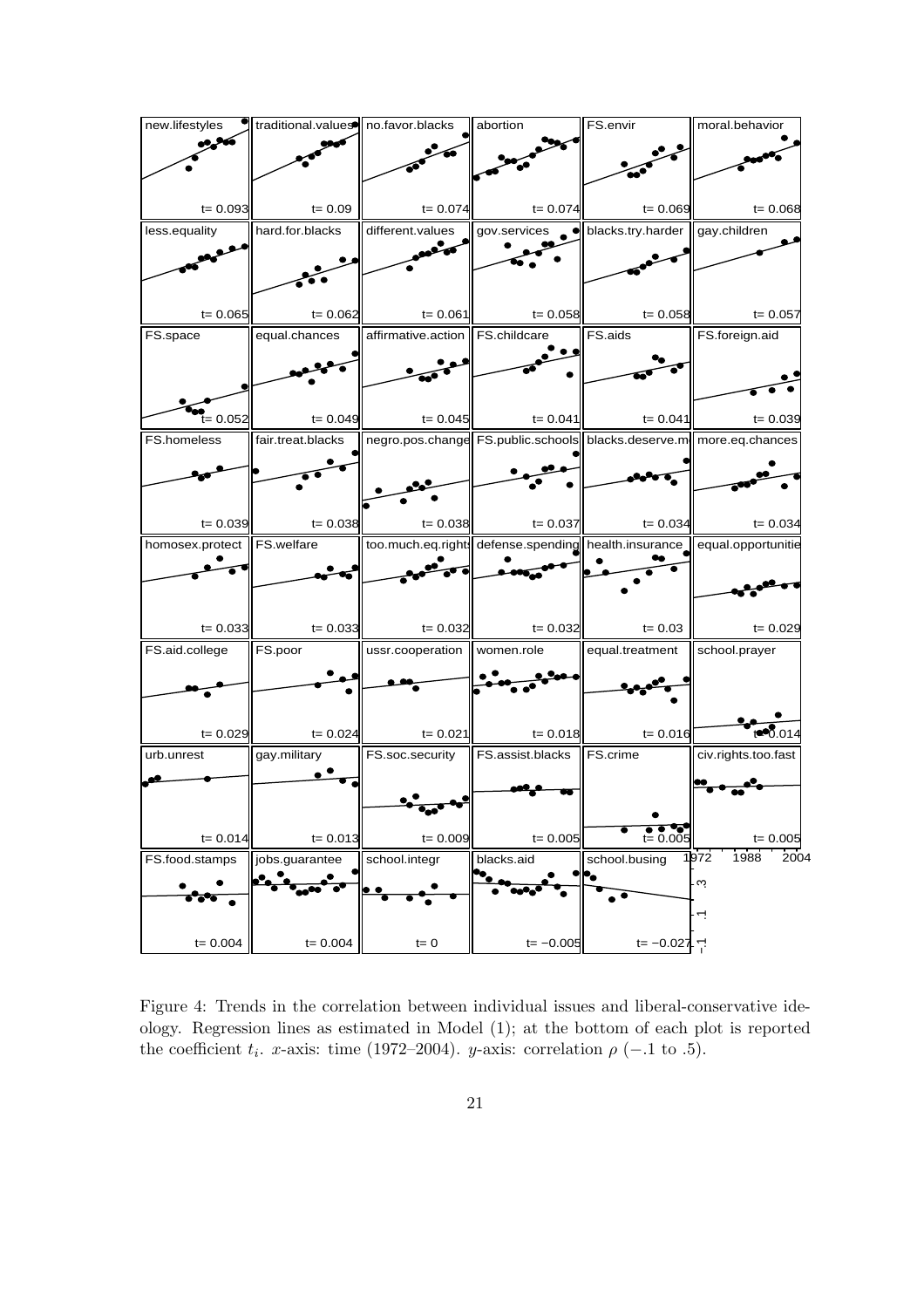| (a) $\rho \equiv$ Issue $\times$ Party ID | (b) $\rho \equiv$ Issue $\times$ Liberal-Conservative |                  |                          |     |         |                  |  |
|-------------------------------------------|-------------------------------------------------------|------------------|--------------------------|-----|---------|------------------|--|
|                                           |                                                       |                  |                          |     |         |                  |  |
|                                           |                                                       | coef.est coef.se |                          |     |         | coef.est coef.se |  |
| (Intercept)                               | 0.24                                                  | 0.02             | (Intercept)              |     | 0.24    | 0.02             |  |
| t                                         | 0.04                                                  | 0.01             | t                        |     | 0.03    | 0.01             |  |
|                                           |                                                       |                  |                          |     |         |                  |  |
| iss(2) Civil Rights                       | $-0.06$                                               | 0.02             | iss(2) Civil Rights      |     | $-0.02$ | 0.03             |  |
| iss(3) Moral<br>$-0.13$                   |                                                       | 0.03             | iss(3) Moral             |     | $-0.01$ | 0.03             |  |
| iss $(4)$ Foreign Pol. $-0.14$            |                                                       | 0.03             | iss(4) Foreign Pol.      |     | $-0.08$ | 0.04             |  |
|                                           |                                                       |                  |                          |     |         |                  |  |
| $t *$ Civil Rights $(2)$                  | 0.02                                                  | 0.01             | $t *$ Civil Rights $(2)$ |     | 0.01    | 0.01             |  |
| (3)<br>t * Moral                          | 0.04                                                  | 0.02             | t * Moral                | (3) | 0.04    | 0.02             |  |
| (4)<br>t * Foreign Pol                    | 0.00                                                  | 0.02             | t * Foreign Pol          | (4) | 0.00    | 0.02             |  |
|                                           |                                                       |                  |                          |     |         |                  |  |
| Error terms:                              |                                                       |                  | Error terms:             |     |         |                  |  |
| Name<br>Groups                            |                                                       | Std.Dev. Corr    | Name<br>Groups           |     |         | Std.Dev. Corr    |  |
| pair (Intercept) 0.06                     |                                                       |                  | pair (Intercept) 0.08    |     |         |                  |  |
| $\mathbf t$                               | 0.03                                                  | $-0.38$          | $\mathbf t$              |     | 0.03    | $-0.13$          |  |
| Residual                                  | 0.04                                                  |                  | Residual                 |     | 0.04    |                  |  |
|                                           |                                                       |                  |                          |     |         |                  |  |

Table 2: Multilevel models for issue partisanship with pairs grouped by issue domains. Results for the correlation between issues and (a) party identification; and (b) liberalconservative ideology. Varying intercept and varying slope models; 47 pairs, 383 observations.

has recently become the more partisan among the four.

We conclude that issue partisanship has increased in all issue domains, although at a different speed and that citizens now divide along ideological lines not only on Economic and Civil Rights issues, but also on matters of morality. This tendency in issue partisanship was somehow expected, as an additional manifestation of the renewed salience of partisanship in the American public. Our goal is now to assess if the increased coherence between issue preferences and declared ideology or party affiliation is simply the byproduct of the strengthened partisanship and polarization of parties and political elite or, instead, if it is the case that rising issue partisanship goes along with increasing issue alignment. In other words, that people now are not only better at combining their opinions with their partisanship than they were two or three decades ago, but also that individuals show greater coherence in combining their preferences on multiple issues.

## 4.2 Analysis II: issue alignment

One can have a first, suggestive idea of the trend in issue alignment by looking at the correlation between pairs of issues over time. Unfortunately, since 47 issues generate 1081 potential pairs, we cannot reasonably plot all pairs. Logically, we might expect the cor-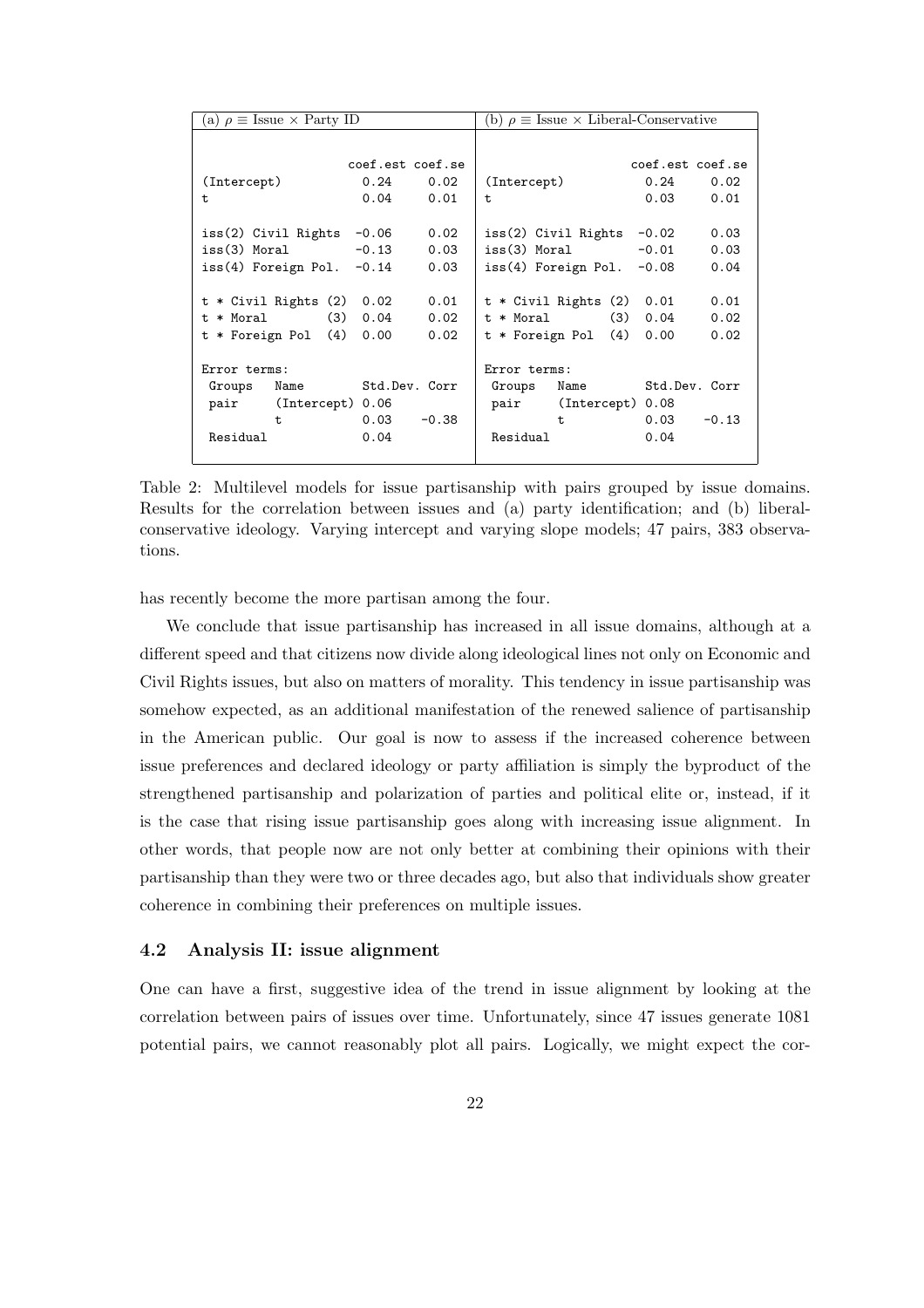

Figure 5: Trend in issue partisanship for different issue domains. Correlations between issues and party identification and ideology have steadily increased, most notably for Moral issues.

relations to increase more for issues that have shown the highest growth in partisanship. Accordingly, we selected the seven issues with highest correlations with party identification and ideology (cfr. Figures 3 and 4: the top issues are almost the same). They are opinions on new lifestyles, traditional values, abortion, favor blacks, federal spending for the environment, moral behavior and equality. Figure 6 plots the correlation between these pairs of issues over time. Despite their increase in partisanship over the past few decades, the correlation between these issues seems to have remained stable or, in a few cases, increased only modestly. This offers scarce support to the hypothesis of issue alignment.<sup>8</sup>

To test this hypothesis more formally, we deploy a model which is similar to that described previously. Namely, we run a multilevel model with varying-intercept and varyingslope in which the unit of analysis are issue pairs  $\times$  year. Formally,

$$
\rho_{pt} = a_p + b_p t + \epsilon_{pt} \tag{2}
$$

<sup>&</sup>lt;sup>8</sup>Alternatively, one can aggregate survey items on the same issue domain. Following this strategy, we confirm the findings of Ansolabehere, Rodden, and Snyder (2006b): when we look at averages and when the number of items increases, we observe higher constraint between issue domains.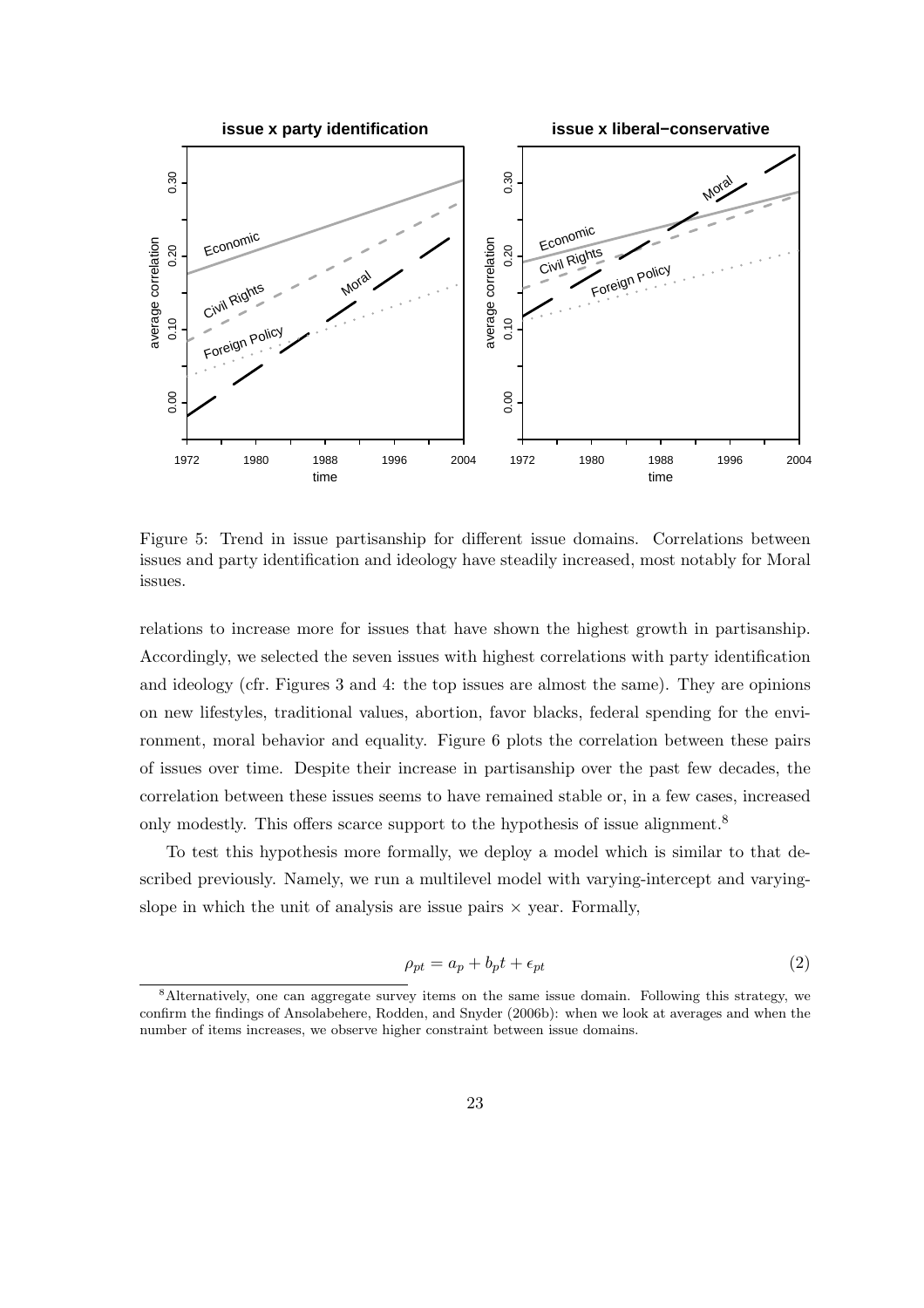![](_page_23_Figure_0.jpeg)

to Figures 3 and 4, which show much more dramatic increases in issue partisanship. so that the reader can see on the same row (or column) the correlation between one issue and all the others. Correlations have increased only slightly during these twenty years. Compare to Figures 3 and 4, which show much more dramatic increases in all the others. Correlations have increased only slightly during these twenty years. Compare so that the reader can see on the same row (or column) the correlation between one issue and  $\widetilde{\mathscr{C}}$ Figure 6: Trend in the correlations between pairs of hot issues. -axis: correlation ρ (0 to .6). The plots are redundant: each pair of issues is plotted twice  $x$ -axis: time  $(1984-2004)$ . issue partisanship.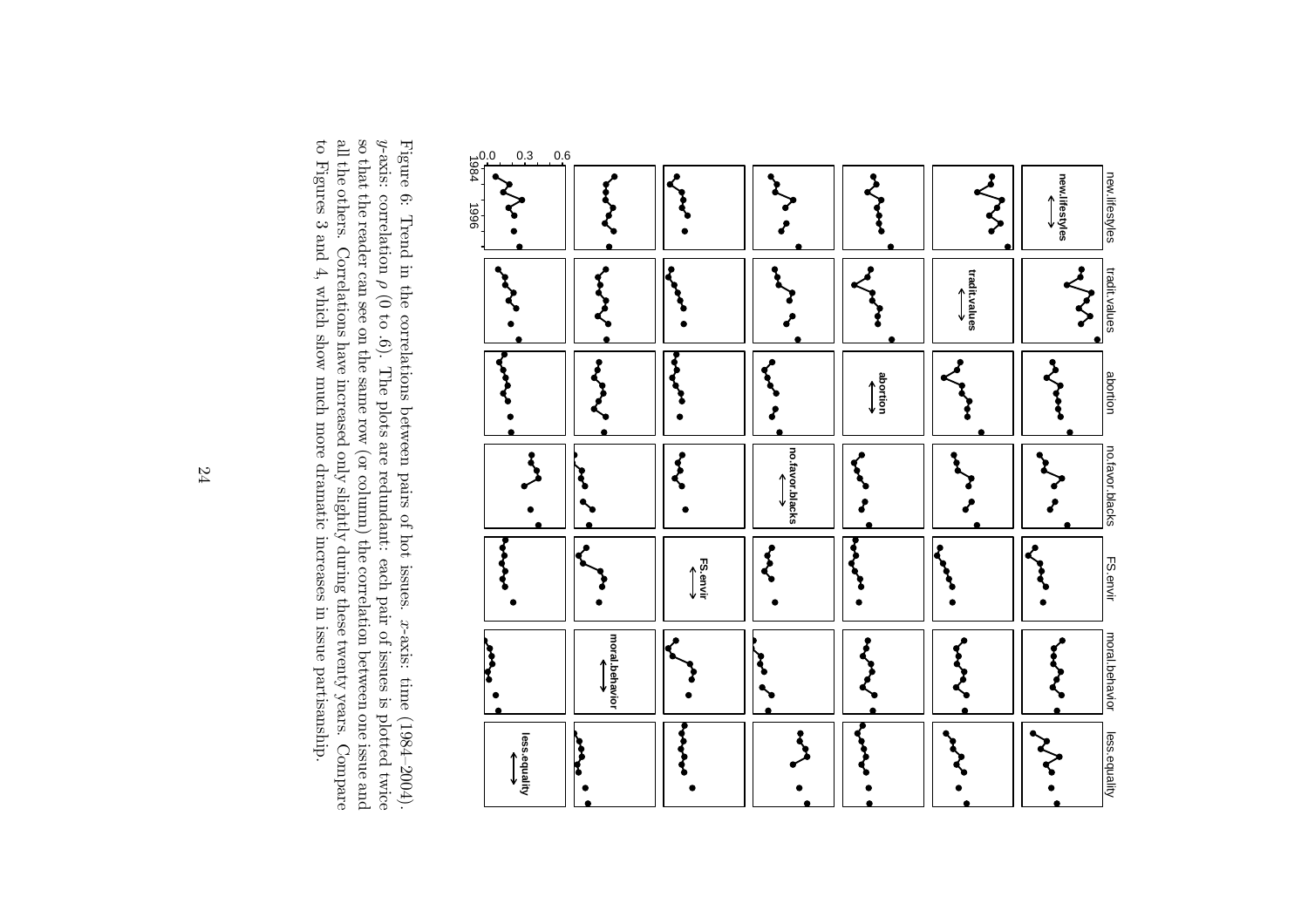|                          |                  |               | $\rho \equiv$ Pairs of issues        |                |                    |                            |               |                                  |                  |         |
|--------------------------|------------------|---------------|--------------------------------------|----------------|--------------------|----------------------------|---------------|----------------------------------|------------------|---------|
| (a) no grouping of pairs |                  |               | (b) within and between issue domains |                |                    | (c) types of issue domains |               |                                  |                  |         |
|                          |                  |               |                                      |                |                    |                            |               |                                  |                  |         |
| coef.est coef.se         |                  |               |                                      |                |                    | coef.est coef.se           |               |                                  | coef.est coef.se |         |
| (Intercept)              |                  | 0.15          | 0.00                                 | (Intercept)    |                    | 0.12                       | 0.00          | (Intercept)                      | 0.25             | 0.01    |
| $\mathbf t$              |                  | 0.02          | 0.00                                 | $\ddagger$     |                    | 0.02                       | 0.00          | $\mathbf t$                      | 0.02             | 0.00    |
|                          |                  |               |                                      | within.iss.dom |                    | 0.11                       | 0.01          |                                  |                  |         |
| Error terms:             |                  |               |                                      |                | t * within.iss.dom | 0.00                       | 0.00          | Civil.Rights.pairs (2)           | 0.00             | 0.01    |
| Groups                   | Name             | Std.Dev. Corr |                                      |                |                    |                            |               | Moral.pairs                      | (3)<br>$-0.07$   | 0.02    |
| pair                     | (Intercept) 0.11 |               |                                      | Error terms:   |                    |                            |               | Foreign.Pol.pairs                | (4)<br>$-0.23$   | 0.03    |
|                          | $\mathbf t$      | 0.02          | $-0.25$                              | Groups         | Name               |                            | Std.Dev. Corr | Mixed pairs                      | (5)<br>$-0.14$   | 0.01    |
| 0.04<br>Residual         |                  |               | pair                                 | (Intercept)    | 0.09               |                            |               |                                  |                  |         |
|                          |                  |               |                                      |                | t                  | 0.02                       | $-0.30$       | $t * Civil.Rights.pairs(2) 0.00$ |                  | 0.01    |
|                          |                  |               |                                      | Residual       |                    | 0.04                       |               | t * Moral.pairs                  | (3) 0.00         | 0.01    |
|                          |                  |               |                                      |                |                    |                            |               | t * Foreign. Pol. pairs (4) 0.00 |                  | 0.02    |
|                          |                  |               |                                      |                |                    |                            |               | (5) 0.00<br>t * Mixed pairs      |                  | 0.00    |
|                          |                  |               |                                      |                |                    |                            |               |                                  |                  |         |
|                          |                  |               |                                      |                |                    |                            | Error terms:  |                                  |                  |         |
|                          |                  |               |                                      |                |                    |                            |               | Groups<br>Name                   | Std.Dev. Corr    |         |
|                          |                  |               |                                      |                |                    |                            |               | (Intercept)<br>pair              | 0.09             |         |
|                          |                  |               |                                      |                |                    |                            |               | $\mathbf t$                      | 0.02             | $-0.31$ |
|                          |                  |               |                                      |                |                    |                            |               | Residual                         | 0.04             |         |
|                          |                  |               |                                      |                |                    |                            |               |                                  |                  |         |

Table 3: Fitted multilevel models for issue alignment. Results for the correlation between pairs of issues (a) Model with no pairs grouping. (b) Model with pairs grouped as within and between domain correlations. (c) Model with pairs distinguished according to issue domains. Varying intercept and varying slope models; <sup>1054</sup> pairs, <sup>5635</sup> observations.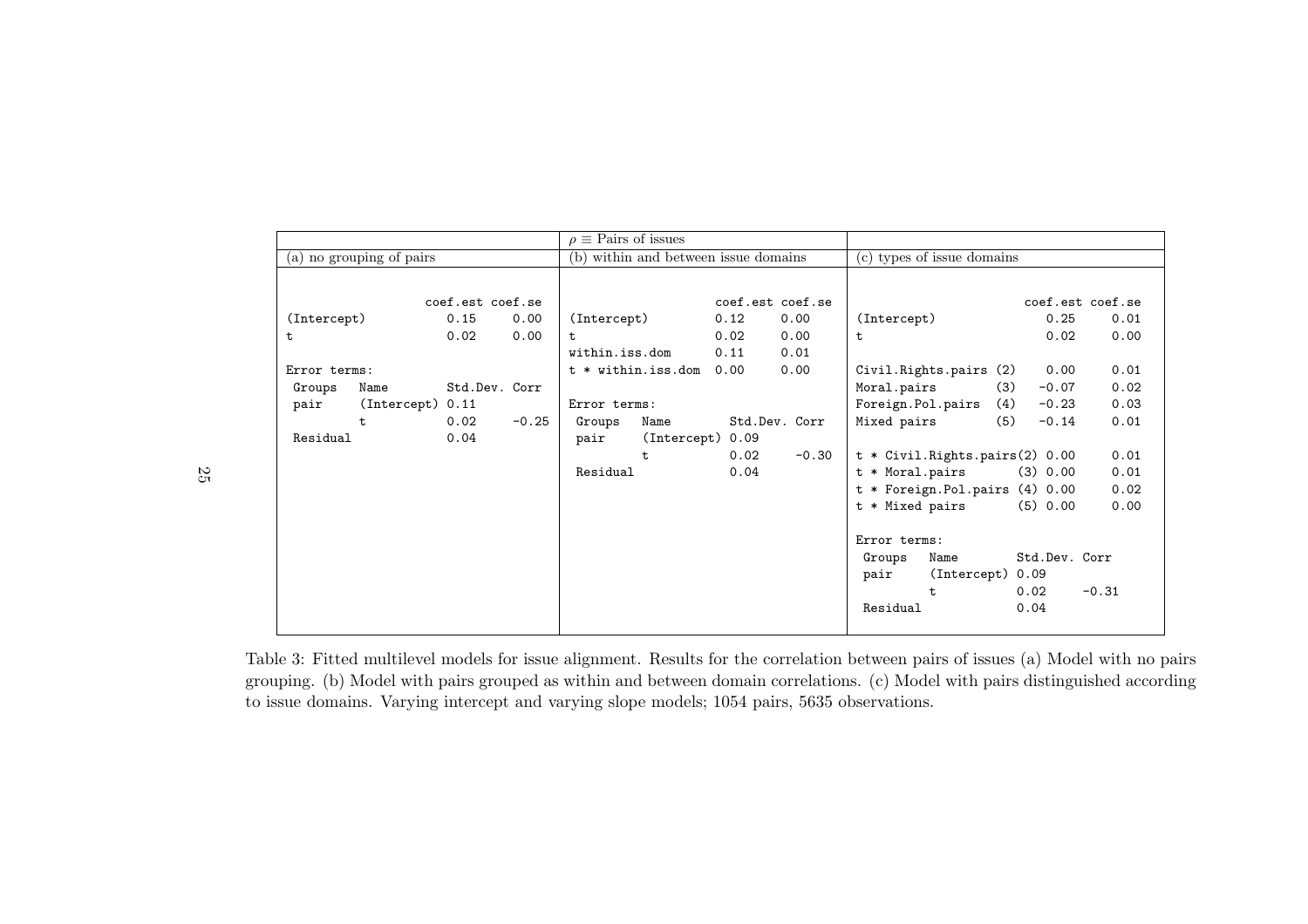where  $\rho_{pt}$  is the correlation between the pair of issues p in year t. Results are shown in the first column of Table 3.

The average correlation between issues is .15, with a standard deviation of .11, which means that about two-thirds of the pairs' correlations range between .04 and .26. With respect to the trend in issue alignment, we observe that, in average, the coefficients have increased of .02 per decade. Although statistically significant (s.e. .00), this trend is substantially lower than the one observed for issue partisanship. Moreover, the estimate coefficient is close to zero or even negative for most of the pairs: 95% issue pairs show trends between −.02 and .06. Figure 7 plots the trend estimate t for each pair of issues. We highlight the intensity of the change using different shades of gray. Correlation between issues have substantially increased in only a few cases; moreover, there are no discernible patterns within or between issue domains.

According to our Hypothesis 1, issue alignment is expected to induce increased correlation between issue domains, as a consequence of the increased coherence in people's belief system. We test this hypothesis, first, by distinguishing pairs between those that belong to the same domain and those that belong to two different domains. In the second column of Table 3 we report the relating model. At any time, we expect higher correlation between issues that belong to the same domain, and in fact the average correlation is .23 for withindomain pairs and .12 for between-domain pairs. In the case of issue alignment, we would expect to observe coefficients for between-domain pairs to growth more substantially that the coefficients of pair correlations within domains. Instead, this is not what we find: the modest growth of .02 per decade affects both within and between-domains pairs alike.

It might be the case, nonetheless, that issue alignment is occurring only in some domains. In particular, since we have observed a substantial rise of partisanship with respect to Moral issues, we might expect opinion on Moral issues to have become more tightened. The last column of Table 3 induces us to reject this latter hypothesis. In this model we distinguish pairs according to their issue type. The correlation within types of issue varies. It is in average .25 for Economic and Civil Rights issues, lower for Moral issues (.18) and generally null for Security and Foreign Policy issues. While the average correlation for betweendomains pairs (Mixed pairs) is .11. Once again, we find that the intensity of change over time is the same within and between issue domains.

In sum, evidence in favor of the hypothesis of issue alignment is limited to a modest trend of increasing correlation between pairs of issues. A trend, moreover, that is undifferentiated (since it manifests within each issue domains and between issue domains in similar ways)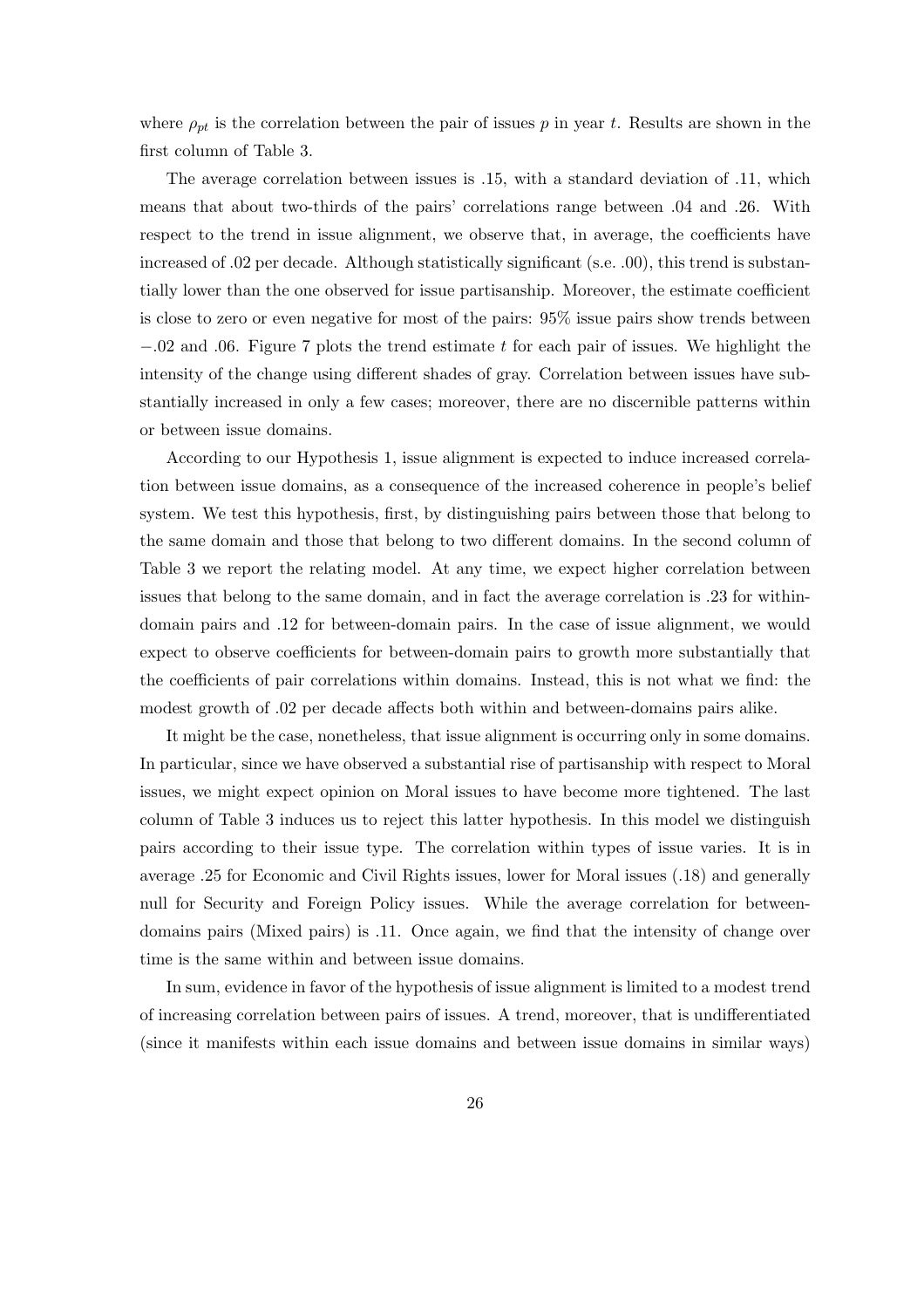![](_page_26_Figure_0.jpeg)

Figure 7: Time trends in correlations for all pairs of issues. The plot shows the trend estimates for each pair of issues from the multilevel for issue alignment (a summary of the model is presented in Table 3a). X's indicate pairs for which no observation were available. (To compute the estimate, the two issues needed to be both asked in at least two different years.)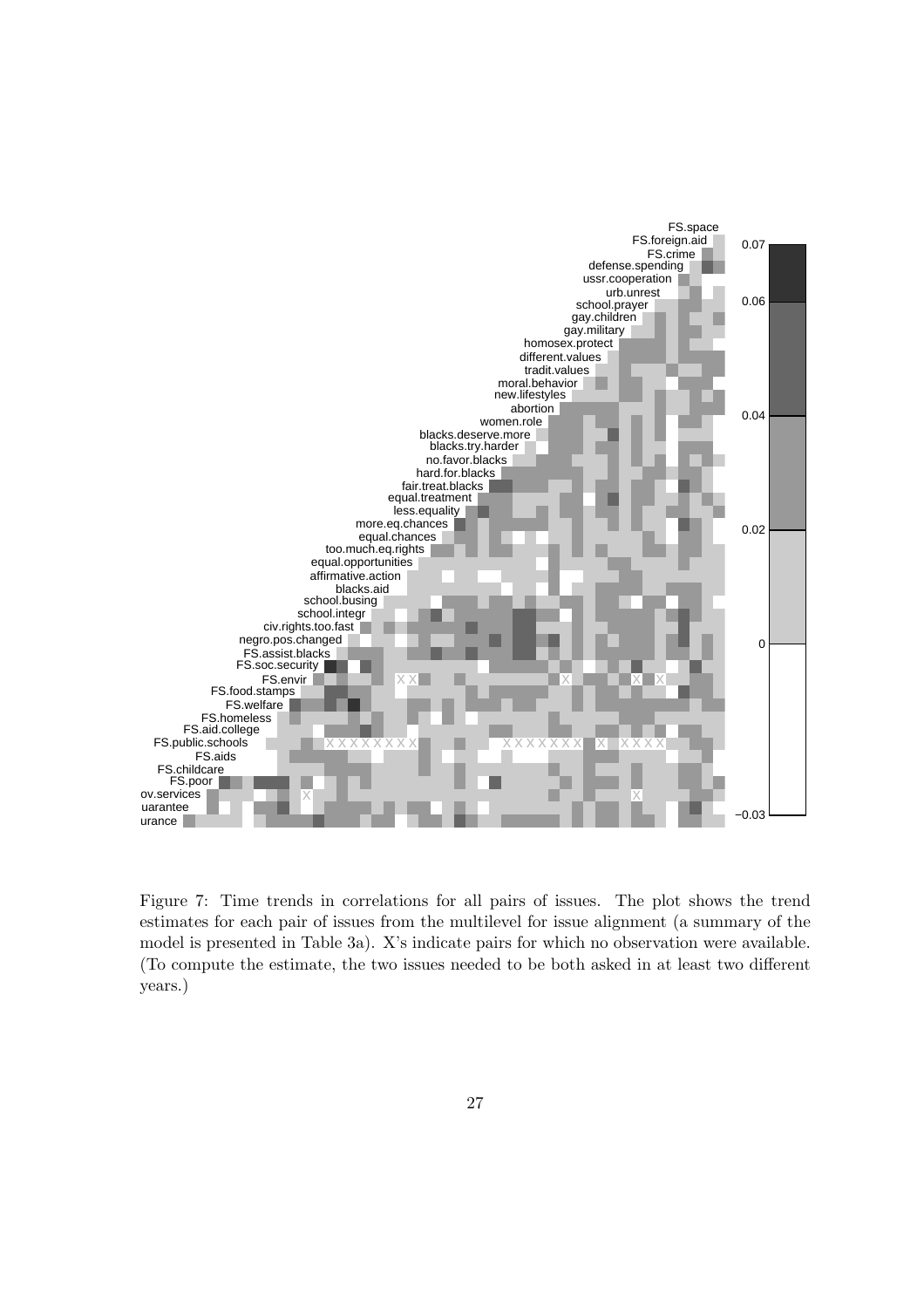and not generalized (since several issues show no tendency toward alignment and some are even moving toward dealignment). Too little, we conclude, to talk about a real tendency toward issue alignment.

Nonetheless, it is possible that different patterns in issue partisanship and alignment are occurring within subsets of the population or subgroups of people. This is the subject of our last set of analysis.

## 4.3 Analysis III: partisanship and alignment in subgroups

Patterns observed in the population as a whole might hide trends in population subgroups or even cancel contrasting trends. We therefore looked at trends in certain population subgroups. Specifically, Hypothesis 1a requires to look at the subset of the population who is politically more sophisticated or active. Some citizens are more interested in politics than others, and thus, in average, they have a more structured political belief system. Their opinions show higher constraint and are more consistent over time. The question for us is whether patterns in partisanship and issue alignment are different among the politically sophisticated. Indeed, they are.

Figure 8a shows the trends in partisanship and issue alignment distinguishing highly interested people (black line) from people that follow politics only sporadically (gray line). Each row reports the results from a multilevel regression model with varying-intercept, varying-slope and correlations grouped by issue domain. The first and second row report models of issue partisanship, issue  $\times$  party ID and issue  $\times$  liberal-conservative ideology respectively; the third row reports estimates for the model of issue alignment (issue pairs correlations). As expected, in general, those that are interested in politics show higher levels of issue constraint. Interesting to our analysis, is the fact that issue partisanship on civil rights and moral issues has increased at a faster pace among the interested in politics. And a similar, although less pronounced trend is visible for issue alignment. Figure 8b compares the trend for political activists to the rest of the population. As for the subset of interested citizens, politically active people have higher issue constraint. But interestingly enough, their change over time is parallel to that of the other citizens. A result suggesting that dynamics of issue partisanship and alignment are more due to cognitive capabilities than partisan political involvement (although the two often go together).

We use the same analytical strategy to test Hypothesis 1b, according to which we might expect to observe different trends in some population subgroups. Figure 9 considers education and income. While people who attended college differ from those that did not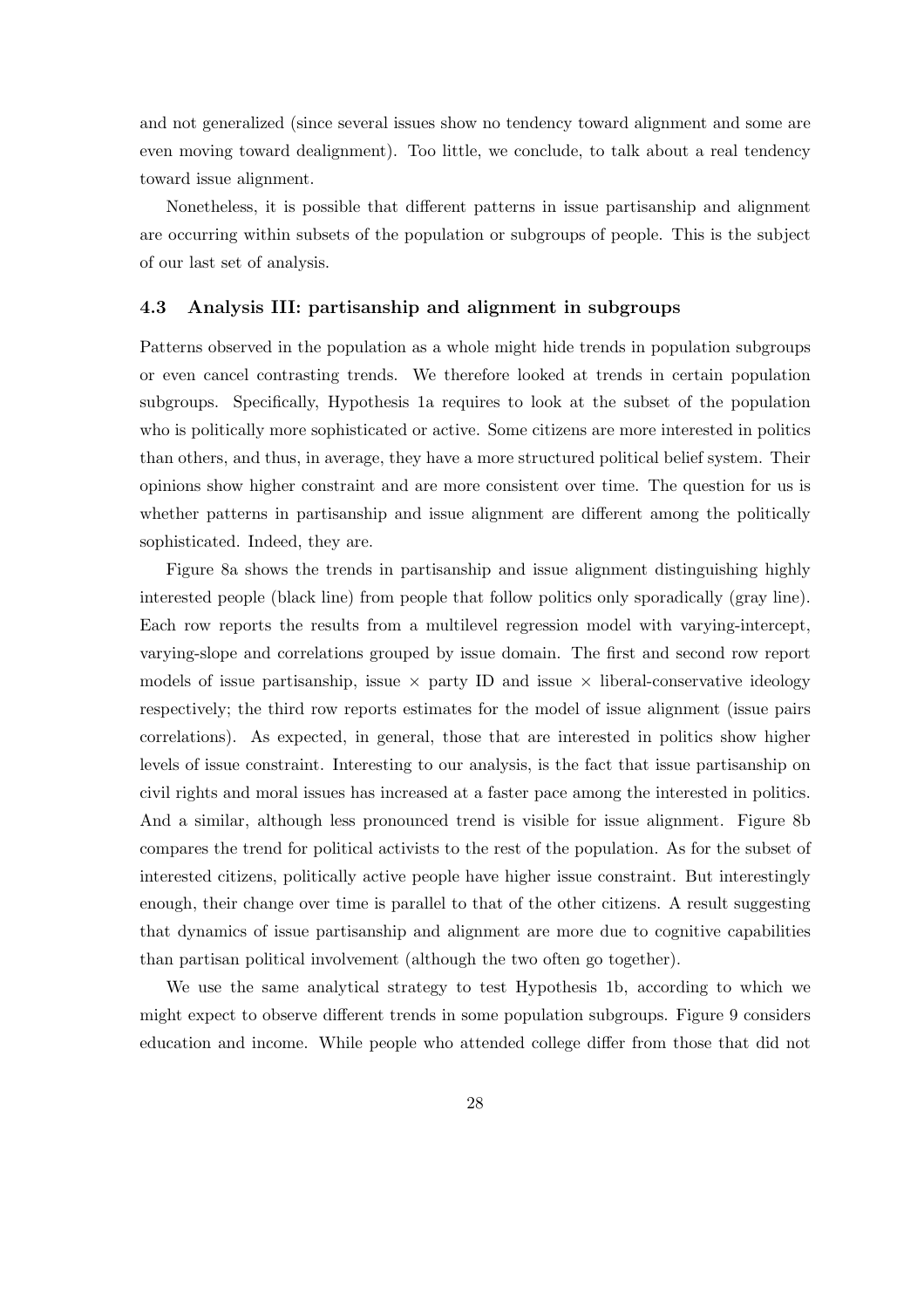![](_page_28_Figure_0.jpeg)

Figure 8: Trends in issue partisanship and alignment for different levels of (a) interest and (b) political activism. Estimates from the multilevel regression models with varyingintercept, varying-slope and correlations grouped by issue domain. Each box compares the correlation trends in an issue domain for two mutually exclusive subgroups. In each panel, the first row reports the model of issues interacted with party ID, the second of issues interacted with liberal-conservative ideology and the third is the model for issue pairs. xaxis: time (1972–2004); y-axis: correlation (−.05 to .4). (a) Interest: high interest (black line), low interest (gray line). Panel (b) Political activism: politically active (black line), non-politically-active (gray line).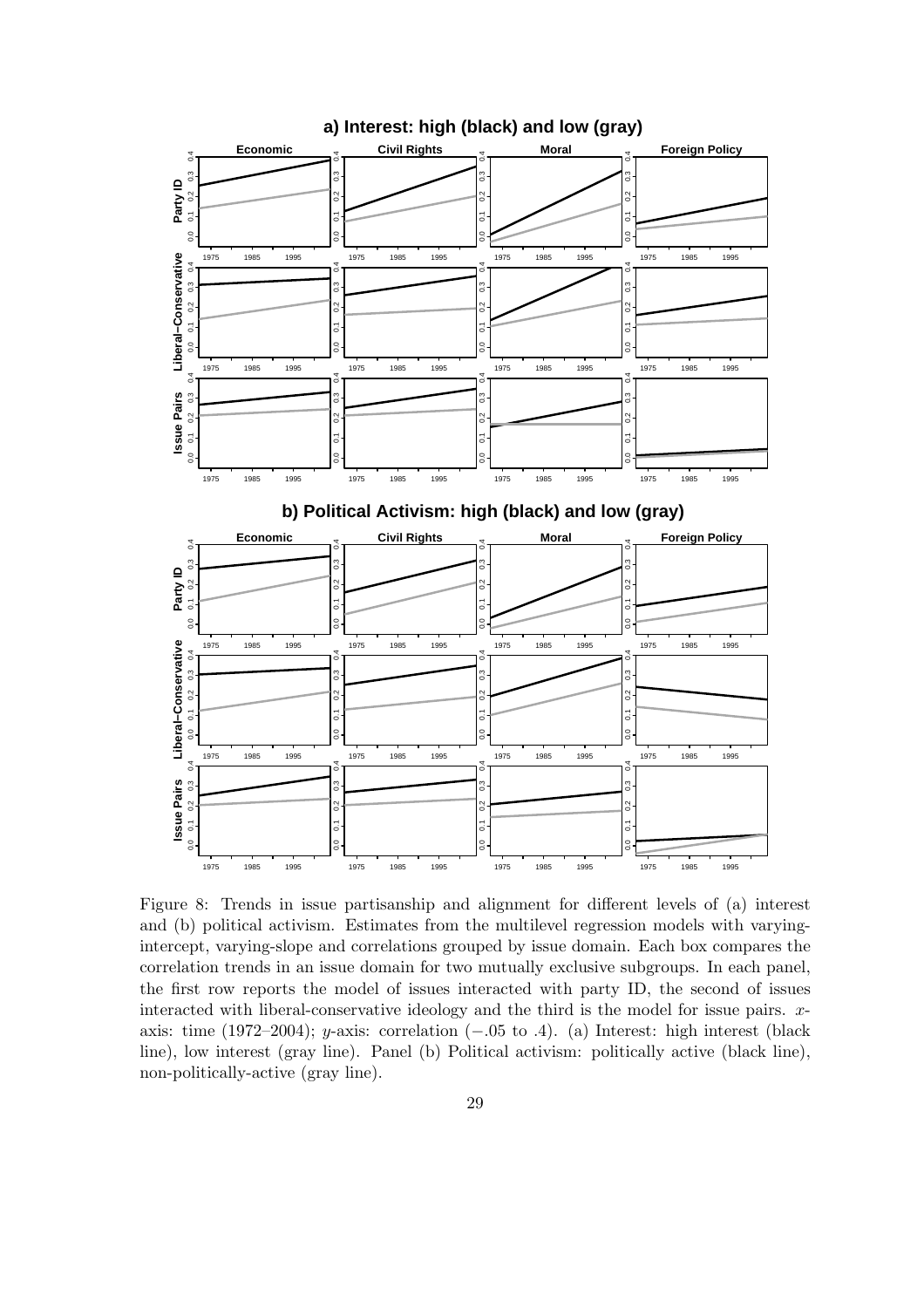![](_page_29_Figure_0.jpeg)

Figure 9: Trends in issue partisanship and alignment for different levels of (a) education and (b) income. Estimates from the multilevel regression models with varying-intercept, varying-slope and correlations grouped by issue domain. Each box compares the correlation trends in an issue domain for two mutually exclusive subgroups. In each panel, the first row reports the model issues interacted with party ID, the second issues interacted with liberalconservative ideology, and the third is the model for issue pairs.  $x$ -axis: time (1972–2004); y-axis: correlation (−.05 to .4). (a) Education: college or higher (black line), no college (gray line). (b) Income: higher 33% (black line), lower 33% (gray line).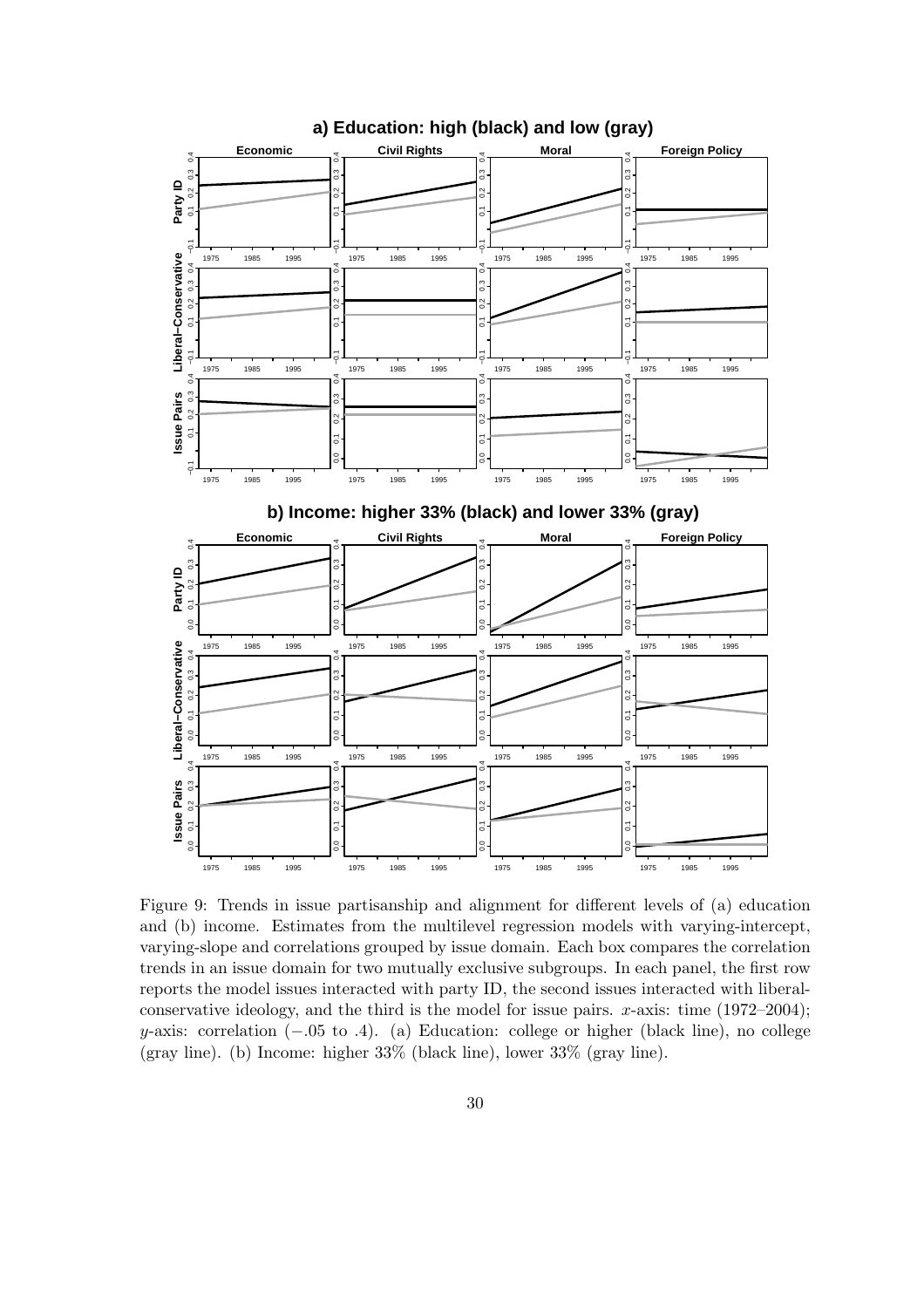![](_page_30_Figure_0.jpeg)

Figure 10: Trends in issue partisanship and alignment by (a) region and (b) church attendance. Estimates from the multilevel regression models with varying-intercept, varyingslope and correlations grouped by issue domain. Each box compares the correlation trends in an issue domain for two mutually exclusive subgroups. In each panel, the first row reports the model issues interacted with party ID, the second issues interacted with liberalconservative ideology, and the third is the model for issue pairs.  $x$ -axis: time (1972–2004); y-axis: correlation  $(-.05 \text{ to } .4)$ . (a) Region: south (black line), non-south (gray line). (b) Church attendance: twice a month or more (black line), less than twice a month (gray line).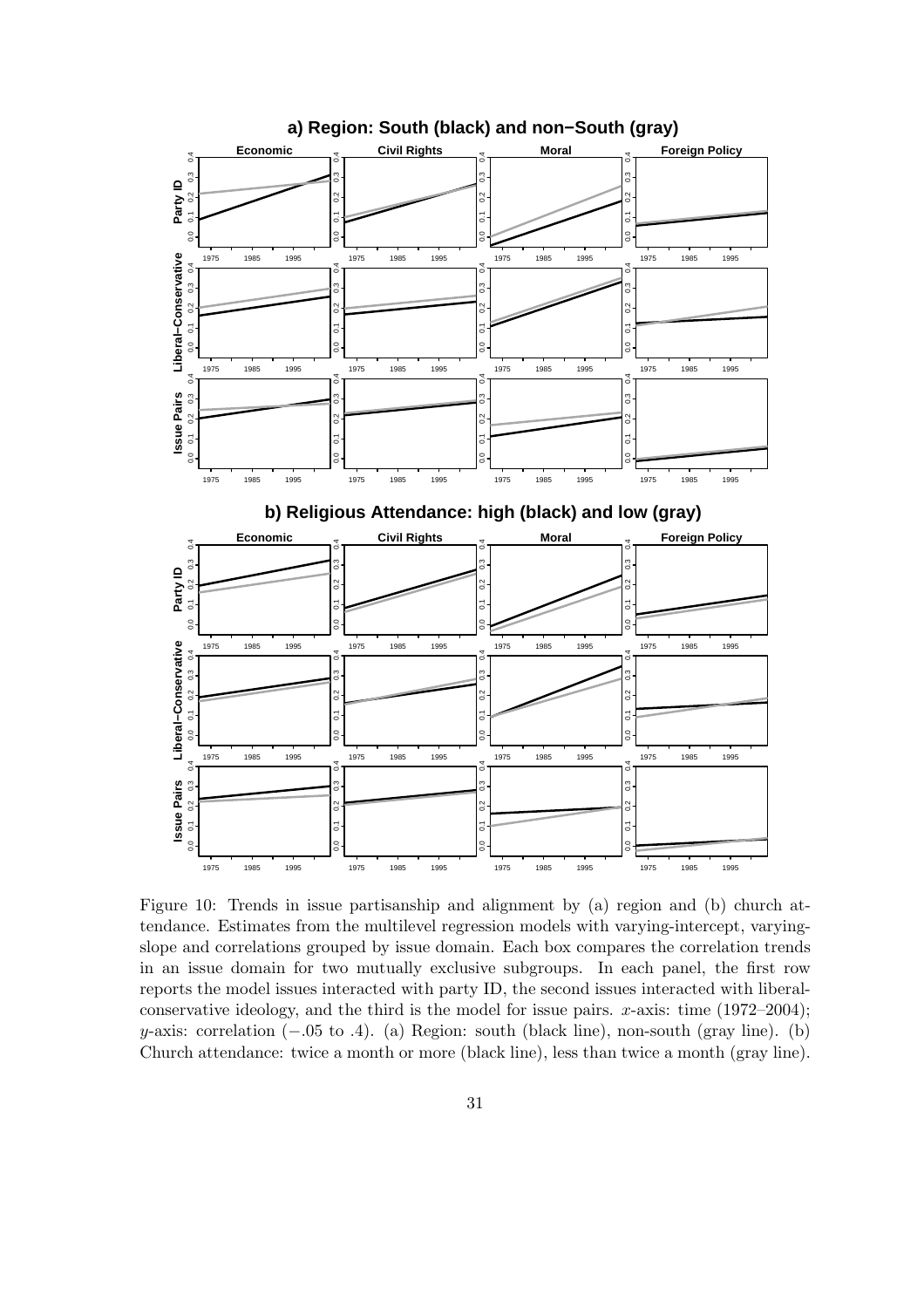only with respect to their overall level of constraint, there are profound differences between the wealthiest (top 33% of the income distribution) and the poorest (bottom 33% of the income distribution). Over time, the wealthiest part of the population has become more ideological and internally more consistent on civil rights and moral issues, while the poorest third of the citizens shows minimal (or even decreasing) partisanship on civil rights issues and decline on issue alignment on the same topic. And the growth in partisanship and alignment on moral issues is moderate. While the richest part of the nation has resorted itself according to partisans lines, the poorest part did not (or not to the same extent). In line with recent studies on the relation between inequality and politics (McCarty et al. 2006), this result seems to suggest that the economically marginal part of the population is growing increasingly more detached from the political discourse.

Figure 10 considers two factors that have been often associated with the current wave of polarization: region and religious attendance. Maybe surprisingly to some, the process of partisan realignment along moral issues has taken place in the same way among southerners and non-southerners, and among churchgoers and non-churchgoers. The only remarkable difference is the strong party realignment of southerners on Economic issues. This does not mean that people in these different subgroups think alike—indeed they do not (Ansolabehere et al. 2006)—but it means that patterns of increasing polarization on moral issues are not disproportionally driven by some population subgroups. They involve the entire population.

# 5 Discussion

According to the theorists of political pluralism (Truman 1951; Dahl 1961; Olson 1965; Lowi 1969; Walker 1991; Galston 2002) as well as many scholars that have studied the structural characteristics of contemporary societies (Simmel 1908[1950]; Blau 1974), an integrated society is not a society in which conflict is absent, rather one in which conflict expresses itself through non-encompassing interests and identities. In the attempt to propose a pragmatic alternative to both the ideal of direct, popular democracy and the idea that American politics is governed by a small, unitary power elite (Wright Mills 1956), theorists of political pluralism recognized that in practice representative democracies do not support the ideal of equal representation. Nonetheless, they maintained that a multitude of interest groups, not a close circle, have access to power. Intergroup competition, as well as institutional differentiation (Madison 1787), limit the influence of single actors, thus securing the openness of the democratic process. At the same time, crosscutting interests and overlapping memberships inhibit the emergence of encompassing identities because members' allegiance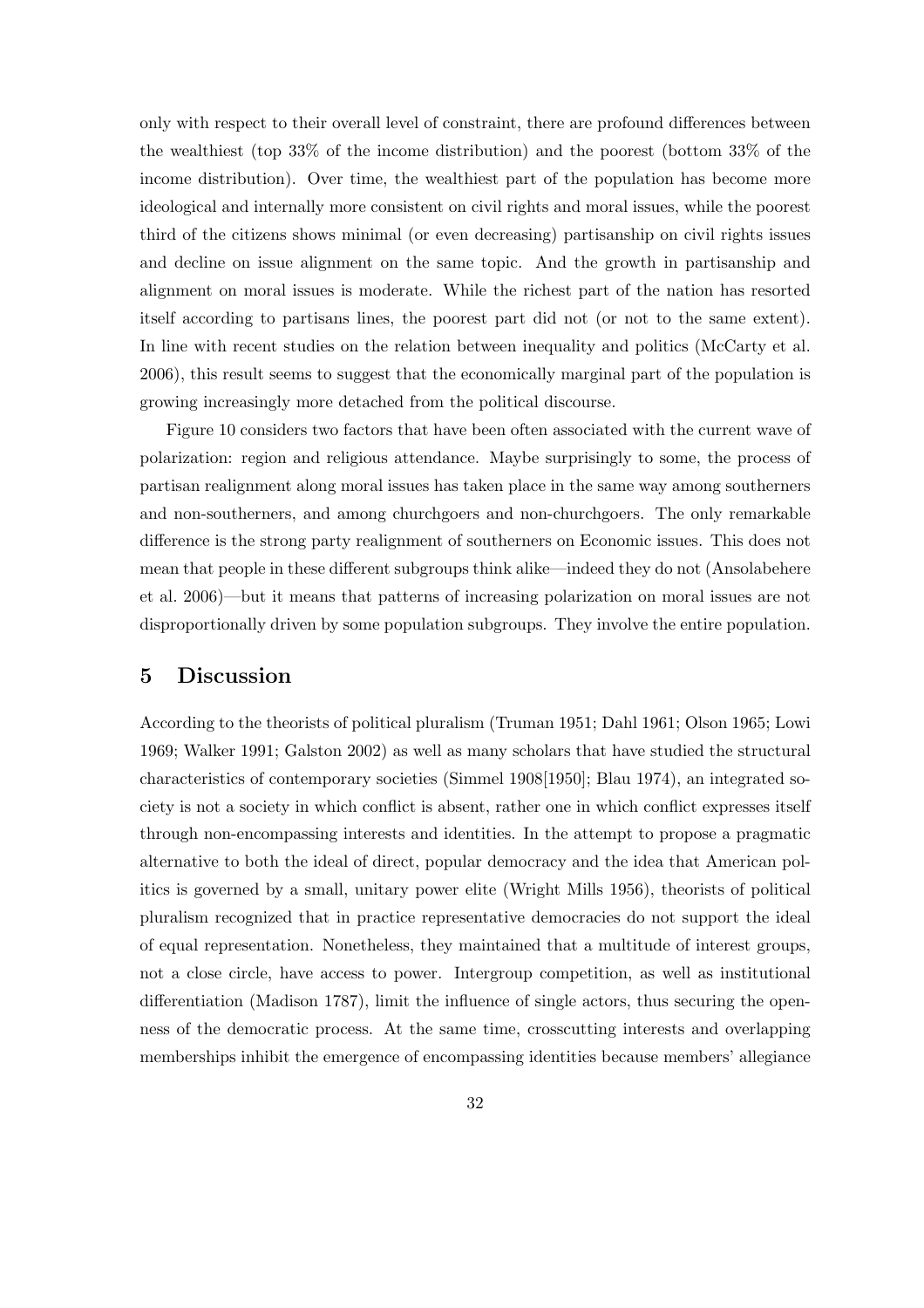is often spread among many groups, and thus diminishes the possibility of overt conflict.

Why are we so worried about political polarization? And should we? Scholars and pundits seem to be concerned with political polarization processes for the consequences they might have on interest representation, political integration and social stability. By distinguishing between trends in issue partisanship and issue alignment we were able to disentangle dynamics of party realignment from actual opinion alignment. While both dynamics might have consequences on the political process, these consequences are different. In discussing our findings, we relate trends in issue partisanship to the possibility that political extremists and single issue advocates might gain disproportionate voice in the political process, and trends in issue alignment with issues of unequal representation and political integration.

In general, people's preferences are loosely connected and even the relation between attitude preferences and partisanship is low. Nonetheless, this cannot be regarded as a decisive proof of the crosscutting nature of people's political interests, since such low level of constraint is only partially interpretable as an indicator of the composite, multifaceted nature of people's political views. The scarce coherence in people's attitudes can be partially explained by their low level of political sophistication: in fact, much of the population is not interested in politics, does not follow the political debate, and thus is minimally capable of organizing its preferences according to classical ideological categories (Kinder and Sears 1985; Converse 1964; Delli Carpini and Keeter 1996). That said, it is nonetheless informative to look at differences in the level of issue constraint for different types of issues and at their trend over time.

We first considered the trend of issue partisanship over time and concluded that the relation between people's political attitudes and their party identification or liberal-conservative ideology has tightened. A substantial growth in the correlation between issues and partisanship is observable for all issue domains, but the change is significantly more intense in the case of Moral issues. At the beginning of the 1990s the partisan divide was visible only for Economic and, to a lesser extent, Civil Rights issues. Thirty years later, Democrats and Republicans (or liberals and conservatives) separate also for their opinion on Moral issues. The Economic domain remains the more tightly related to party identification followed by Civil Rights and Moral issues, while, with respect to the liberal-conservative ideology, Moral issues are now the more distinct dividing line.

In general, our analysis adds to other scholars' findings on the increasing importance of partisanship: we show that partisanship not only has an impact on voting behavior (Bartels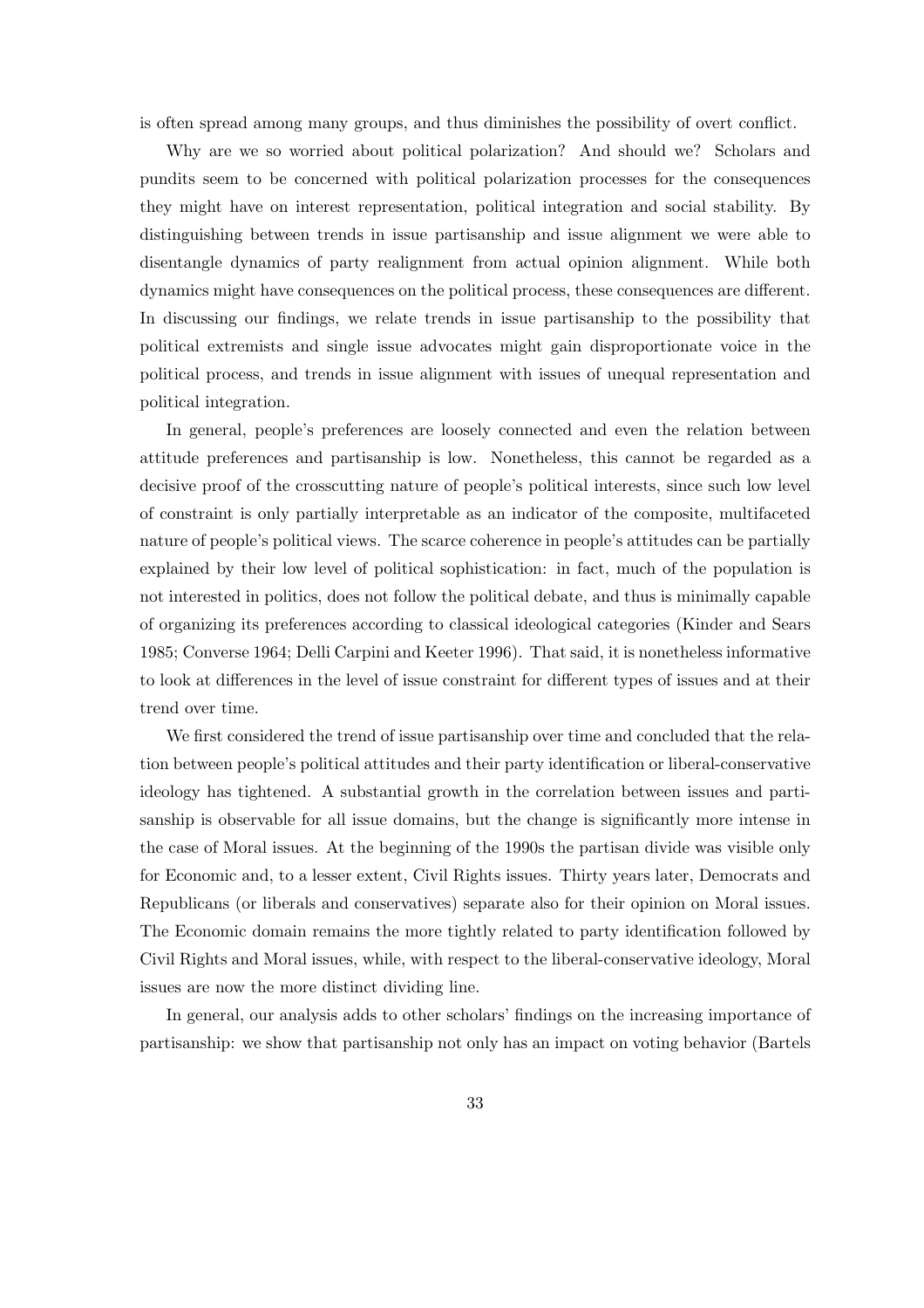2000; Heterington 2001; Bafumi 2006), but plays a more important role in partitioning voters according to their issue preferences. We confirm the fact that Moral issues have become a stable component of partisan identities, but we argue that it is by no means the only (or the most important) one. Manza and Brooks (1999) have convincingly supported the persistent importance of traditional social cleavages of class, race, and religiosity in determining voting behavior. Accordingly, our study shows that individuals have become more partisan not only on Moral, but also on Economic and Civil Rights issues.

Second, we turned to the study of issue alignment, modeling the correlation between pairs of issues, and found only feeble evidence of issue alignment. We observe a minimal increase in the correlations and, moreover, the trend does not differentiate pairs of issues within and across issue domains and it does not involve a large group of issues, or a meaningful subset of them.

Taken together, these two results support our first hypothesis, suggesting that changes in the electorate should be interpreted as an illusory adjustment of the citizens to the renovated partisanship of the political elite. In other words, since the parties are now more clearly divided—and on a broader set of issues—it is easier for people to split accordingly, without changing their own views (for this reason we use the term "illusory"). There has been some discussion regarding the directionality of the change, with most of the scholars suggesting public opinion polarization being a consequence of elite polarization (cfr. Shapiro and Bafumi 2006). Our results confirm this interpretation, since, despite partisan alignment, there were no real instances of issue alignment. If it was that changes in voters' preferences had affected the party elite, we would instead have found evidence of issue alignment in the electorate, since issue alignment has certainly occurred among the political elite (Poole and Rosenthal 2007)).

It is possible that extreme positions have gained prominence within the two parties: given the partisan realignment, the average opinion within partisan subgroups is now more extreme—as documented, for instance, by Shapiro and Bafumi (2006). In addition, given the modest trend in issue alignment, we infer that voters are splitting along party lines according to the issue that is most salient to them, while they do not bother to adjust their (weak) preferences on the remaining issues (Baldassarri and Bearman 2007). This in turn gives more leverage to the action of single-issue advocates at the level of interest representation. Again, single-issue-based interest groups are more likely to hold extreme positions (McCarty et al. 2006; Brady and Han 2006).

So far, we have considered changes in the entire population. Turning to trends in issue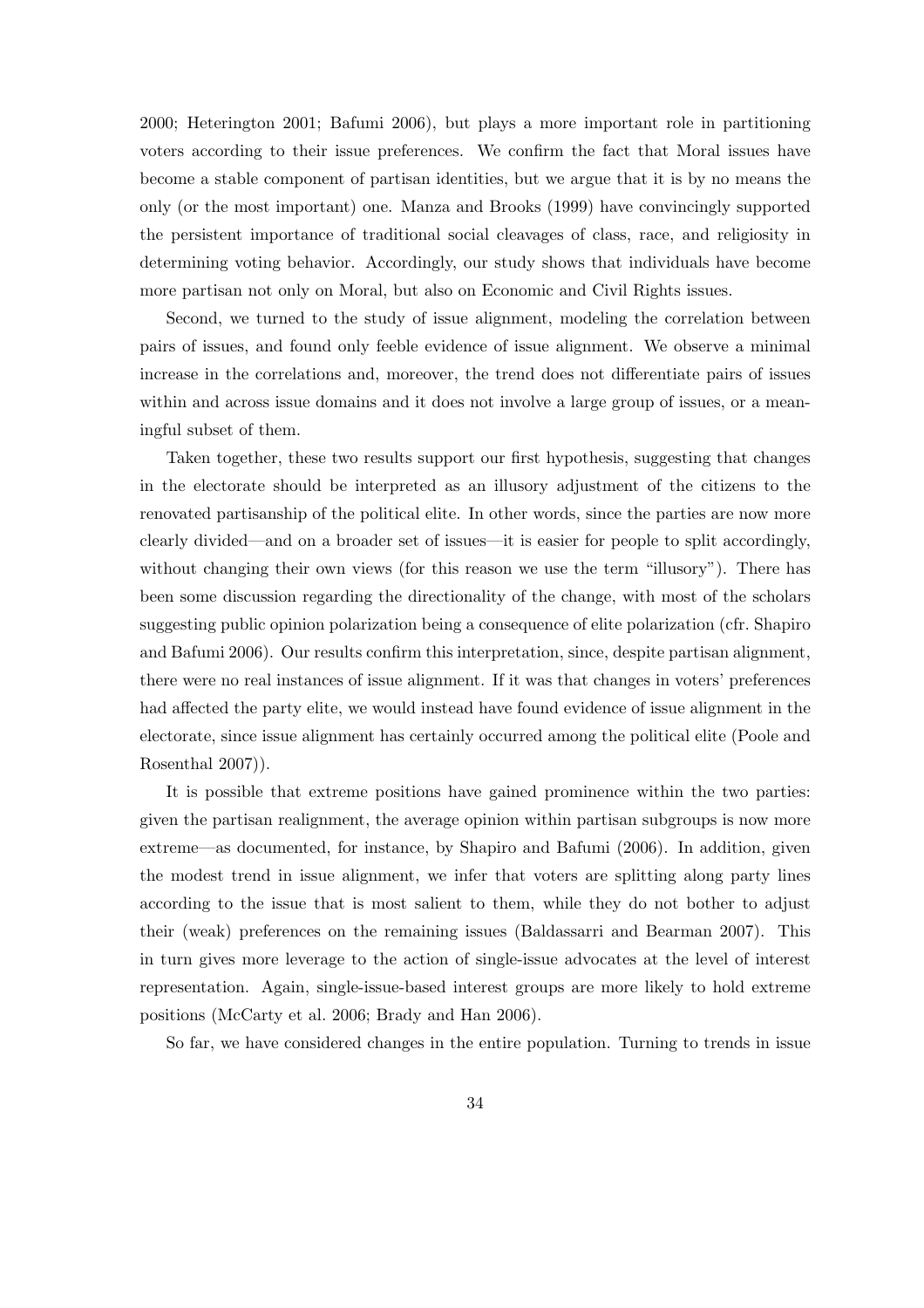partisanship and alignment within population subgroups allowed us to reveal potential mechanisms of unequal representation. Population subgroups differ in their overall levels of constraint: people who are wealthier, more educated, and interested in politics show, at any moment in time, higher correlations in issue attitudes. More interesting to us, in some cases, also trends in issue partisanship and alignment differ. Specifically, we noticed that those who are more interested in politics have grown more coherent in their beliefs on morality and civil rights at a faster pace than the remaining part of the population, thus broadening the gap between their respective levels of constraint on these issues. A similar and more striking pattern was observed among the richest third of the population, who have become more coherent in their political preferences, and in the relation between these preferences and partisanship, while the poorest have remained essentially inconsistent. We do not observe any striking patterns, however, when dividing the population by region or by church attendance.

Our work reinforces the findings of McCarty, Poole, and Rosenthal (2006) on the relation between elite polarization and inequality, by suggesting that substantial partisan and issue alignment has occurred within the resourceful and powerful group of rich Americans. The wealthier part of the political constituency knows well what it wants and it is likely, now more than in the past, to affect the political process, thus potentially increasing inequality in interest representation, not only through lobbying activity and campaign financing, but also in the ballot (Bartels 2005).<sup>9</sup>

To conclude, we have found that the main change in people's attitudes had to do with a re-sorting of party labels among voters than to greater constraint in their issue attitudes. This has occurred mostly because parties are more polarized and therefore better at sorting individuals along ideological lines. Such partisan realignment, although has not induced realignment in issue preferences, does not come without consequences for the political process. We have reason to believe that increased issue partisanship, in a context of persistently low issue constraint, has the effect of handing over greater voice to political extremists and single-issue advocates, and amplifying dynamics of unequal representation.

In more general terms, our analysis, along with the scholarly contribution of the last decade (notably Fiorina et al. 2005), suggests that members of the political elite have taken increasingly divergent paths on their own, whereas the large public has maintained

<sup>&</sup>lt;sup>9</sup>We are not suggesting that rich people think the same; in fact they show great variation in their partisanship, when considered geographically or based on social characteristics (Manza and Brooks 1999; Gelman et al. 2006; Bafumi and Shapiro 2007). We are saying that, either they are Republican or Democrat, rich people are better off at sustaining and pushing through the system whatever issue they care about.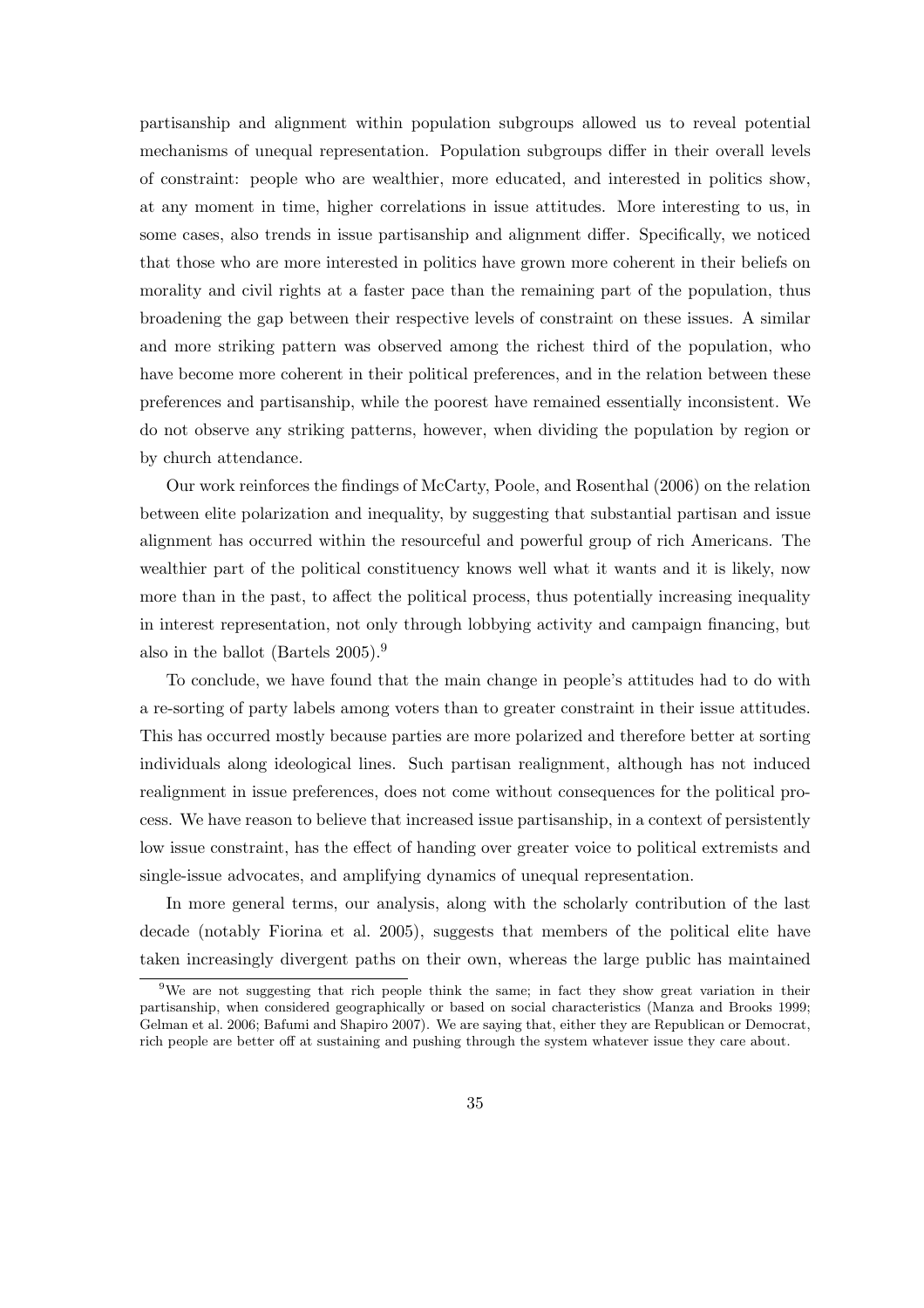a moderate stand. This constitutes a serious challenge to those liberal-pluralistic theories that take for granted the capacity of mediation and conciliation of the political elite and assume that threats to social and political stability come exclusively from the mass public (see Sartori 1976; cfr. Bermeo 2003 for a critical view).

# References

- Abramowitz, Alan I., and Kyle L. Saunders. 1998. "Ideological Realignment in the U.S. Electorate." Journal of Politics 60:634-652.
- Abramowitz, Alan I., and Kyle L. Saunders. 2005. "Why Can't We All Just Get Along? The Reality of Polarized American." The Forum 3. www.bepress.com/forum/vol3/iss2/art1
- Ansolabehere, Stephen, Jonathan Rodden, and James M. Snyder Jr. 2006a. "Purple America." Journal of Economic Perspectives. 20:97-118.
- Ansolabehere, Stephen, Jonathan Rodden, and James M. Snyder Jr. 2006b. "Issue Preferences and Measurement Error." Working paper, Department of Political Science, Massachusetts Institute of Technology.
- Aldrich, John. 1996. Why Parties? The Origin and Transformation of Party Politics in America. Chicago: University of Chicago Press.
- Bafumi, J. 2004. "The Stubborn American Voter." Paper presented at the annual meeting of the American Political Science Association, Chicago.
- Bafumi, Joseph, and Robert Y. Shapiro. 2007. "A New Partisan Voter." working paper.
- Baldassarri, Delia, and Peter Bearman. 2007. "Dynamics of Political Polarization." American Sociological Review. Forthcoming.
- Baldassarri, Delia, and Hans Schadee. 2006. "Voter Heuristics and Political Cognition in Italy: An Empirical Typology."Electoral Studies. 25:448-466.
- Bartels, Larry M. 2000. "Partisanship and Voting Behavior, 1952-1996." American Journal of Political Science. 44:35-50.
- Bartels, Larry M. 2005. "Economic Inequality and Political Representation." Working paper, Department of Politics, Princeton University.
- Bartels, Larry M. 2006. "What's the Matter with What's the Matter with Kansas?" Quarterly Journal of Political Science. 1:201-226.

Bermeo, Nancy. 2003. Ordinary People in Extraordinary Times. The Citizenry and the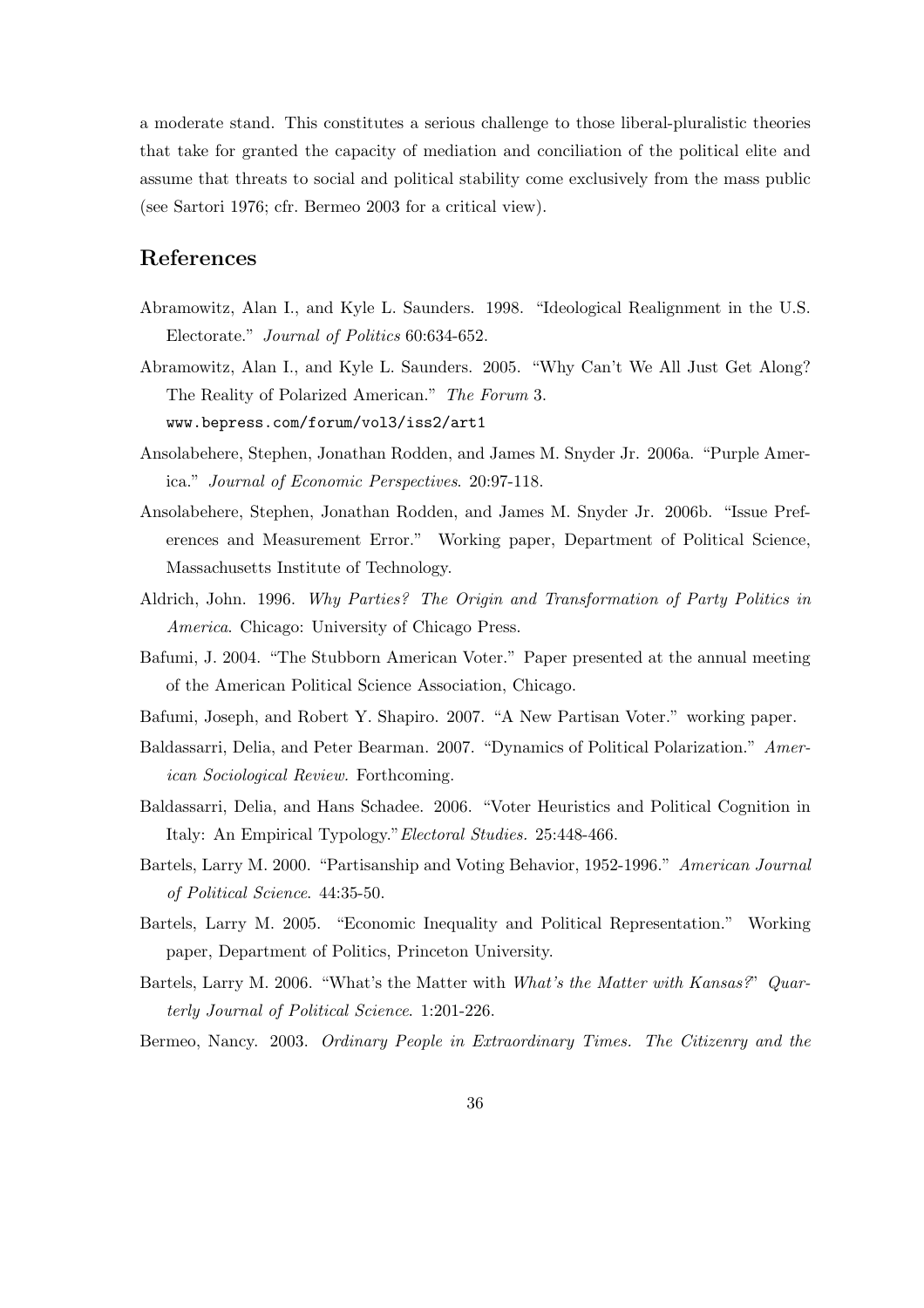Breakdown of Democracy. Princeton: Princeton University Press.

- Blau, Peter M. 1974. "Parameters of Social Structure." American Sociological Review. 39: 615-35.
- Brady, David W., and Harie C. Han. 2006. "Polarization Then and Now: A Historical Perspective." In Red and Blue Nation, edited by Pietro Nivola and David W. Brady. Brookings and Hoover Press.
- Broder, David S. 1972. The Party's Over: The Failure of Politics in America. New York, Harper & Row.
- Converse, Philip E. 1964. "The Nature of Belief Systems in Mass Publics." Pp. 206-61 in Ideology and Discontent, edited by David Apter. New York: Free Press.
- Dahl, Robert. 1961 [2005]. Who Governs? Democracy and Power in an American City. New Haven: Yale University Press.
- Delli Carpini, Michael, and Scott Keeter. 1996. What Americans Know about Politics and Why It Matters. New Haven: Yale University Press.
- DiMaggio, Paul, John Evans, and Bethany Bryson. 1996. "Have Americans' Social Attitudes Become More Polarized?" American Journal of Sociology 102:690-755.
- Evans, John W. 2003. "Have Americans' Attitudes Become More Polarized?—An Update." Social Science Quarterly 84:71-90.
- Fiorina, Morris P., with Samuel J. Abrams and Jeremy C. Pope. 2005. Culture Wars? The Myth of Polarized America. New York: Pearson Longman.
- Frank, Thomas. 2004. What's the Matter with Kansas?. New York: Henry Holt & Company.
- Galston, William. 2002. Liberal Pluralism. New York: Cambridge University Press.
- Gelman, Andrew, and Jennifer Hill. 2007. Data Analysis using Regression and Multilevel/Hierarchical Models. New York: Cambridge University Press.
- Gelman, Andrew, Boris Shor, Joseph Bafumi, and David Park. 2005. "Rich State, Poor State, Red State, Blue State: What's the Matter with Connecticut?" Working paper, Department of Political Science, Columbia University.
- Green, D., Palmquist, B., and Schickler, E. 2002. Partisan Hearts and Minds: Political Parties and the Social Identities of Voters. New Haven, Conn.: Yale University Press.

Greenberg, Stanley B. 2004. The Two Americas. New York: St. Martin's Press.

Jacobson, Gary C. 2005. "Polarized Politics and the 2004 Congressional and Presidential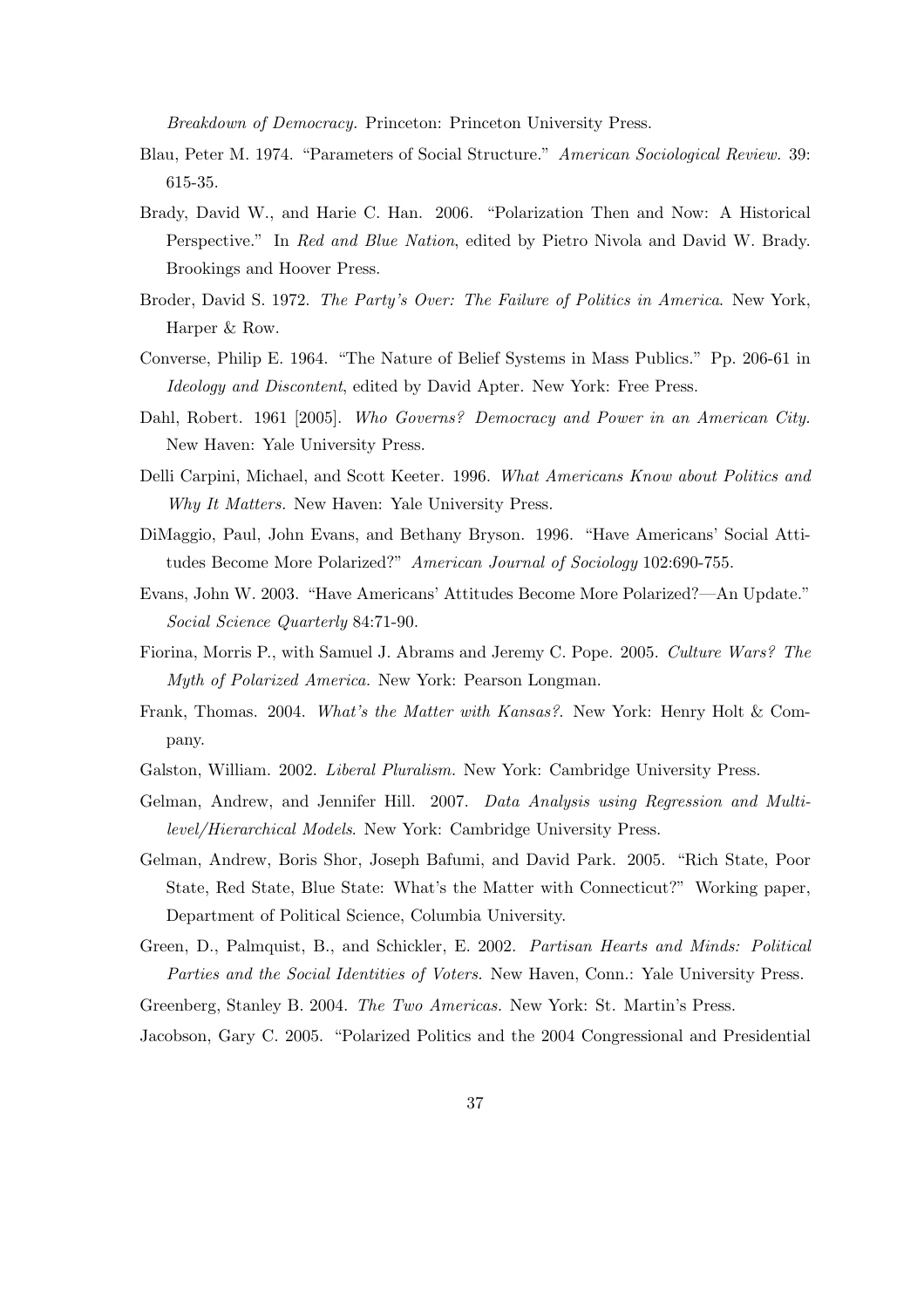Elections." Political Science Quarterly. 120(2):199-218.

Madison, James. 1787. The Federalist Papers, number 10.

- Hetherington, Marc J. 2001. "Resurgent Mass Partisanship: The Role of Elite Polarization." American Political Science Review 95: 619-31.
- Layman, Geoffrey, and Thomas M. Carsey. 2002. "Party Polarization and 'Conflict Extension' in the American Electorate." American Journal of Political Science. 46(4):786-802.
- Levendusky, Matt. 2004. "Sorting, Not Polarization: The Changing Nature of Party ID and Ideology in the U.S. Electorate." Paper presented at the annual meeting of the American Political Science Association, Chicago.
- Lowi, Theodore J. 1969 [1979]. The End of Liberalism. New York: Norton.
- Lupia, A. M., D. McCubbins, and S. L. Popkin. 2000. Elements of Reason. Cognition, Choice, and the Bounds of Rationality. New York: Cambridge University Press.
- Manza, Jeff, and Clem Brooks. 1999. Social Cleavages and Political Change. New York: Oxford University Press.
- Mayer, Jeremy D. 2004. "Christian Fundamentalists and Public Opinion Toward the Middle East: Israel's New Best Friends?" Social Science Quarterly 85:695-712.
- McCarty, Nolan, Keith T. Poole, and Howard Rosenthal. 2006. Polarized America. The Dance of Ideology and Unequal Riches. Cambridge, Massachusetts: MIT Press.
- McGinniss, Joe. 1970. The Selling of the President, 1968. New York : Pocket Books.
- Olson, Mancur. 1965. The Logic of Collective Action. Cambridge, MA: Harvard University Press.
- Poole, Keith T., and Howard Rosenthal. 2007. Ideology and Congress. New Brunswick: Transaction Publishers.
- Raudenbush, Stephen W., and Anthony Bryk. 2002. Hierarchical Linear Models. Thousand Oaks: Sage Publications.
- Rohde, David W. 1991. Parties and Leaders in the Postreform House. Chicago: University of Chicago Press.
- Sartori, Giovanni. 1976. Parties and Party Systems: A Framework for Analysis. New York: Cambridge University Press.
- Saunders, Kyle L., and Alan I. Abramowitz 2004. "Ideological Realignment and Active Partisans in the American Electorate." American Politics Research 32: 285-309.

Shapiro, Robert Y., and Yaeli Bloch-Elkon. 2006. "Political Polarization and the Rational